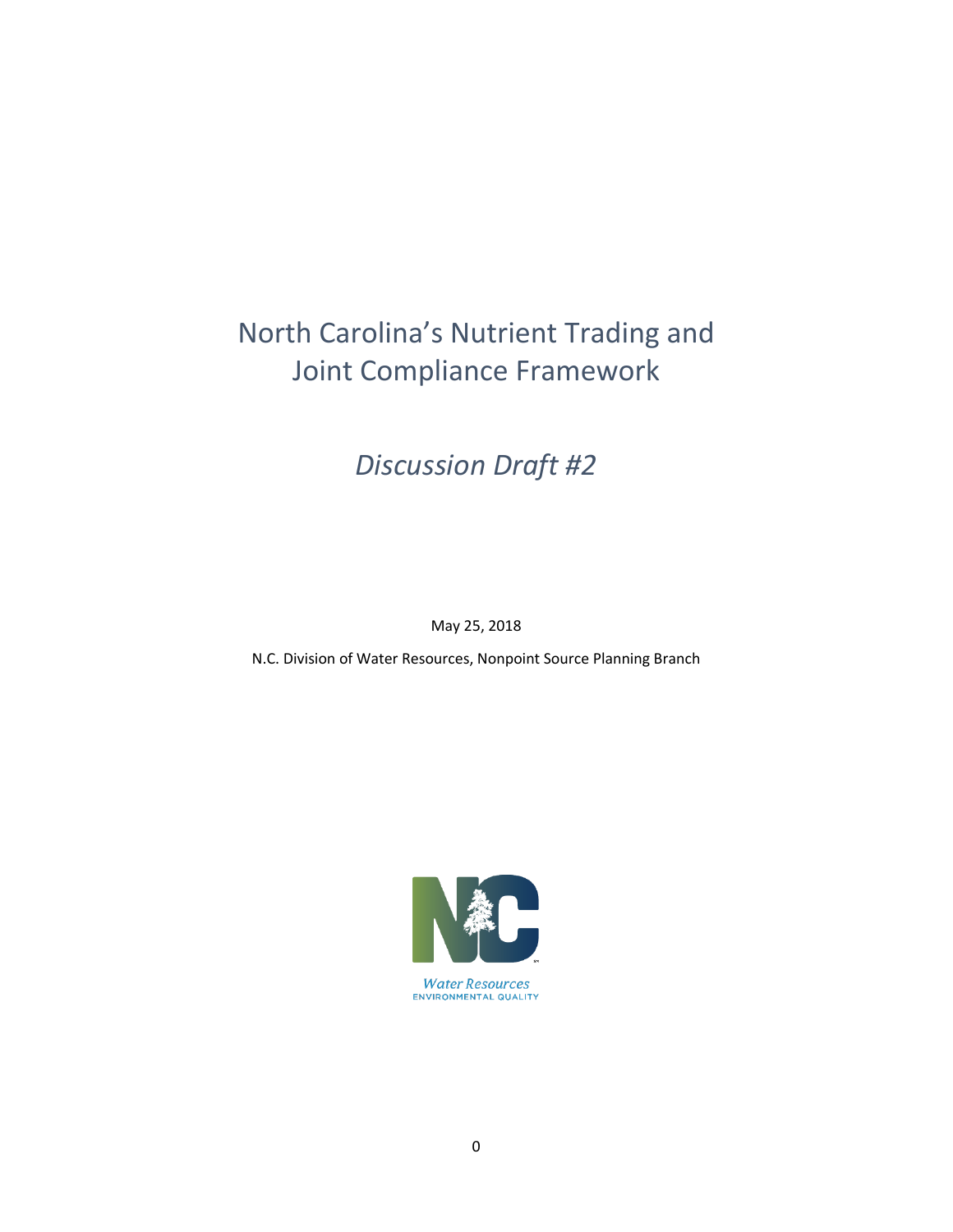# Contents

| 3.3 Provider to Local Government Credit Transfer (Existing Development Rules)15       |  |
|---------------------------------------------------------------------------------------|--|
|                                                                                       |  |
|                                                                                       |  |
|                                                                                       |  |
|                                                                                       |  |
|                                                                                       |  |
|                                                                                       |  |
|                                                                                       |  |
|                                                                                       |  |
|                                                                                       |  |
|                                                                                       |  |
|                                                                                       |  |
|                                                                                       |  |
| 5.5 Combining Existing Development Group and Jurisdictional Compliance Options 24     |  |
|                                                                                       |  |
| Chapter 6: Refining North Carolina's Nutrient Trading and Joint Compliance Options 26 |  |
|                                                                                       |  |
|                                                                                       |  |
|                                                                                       |  |
|                                                                                       |  |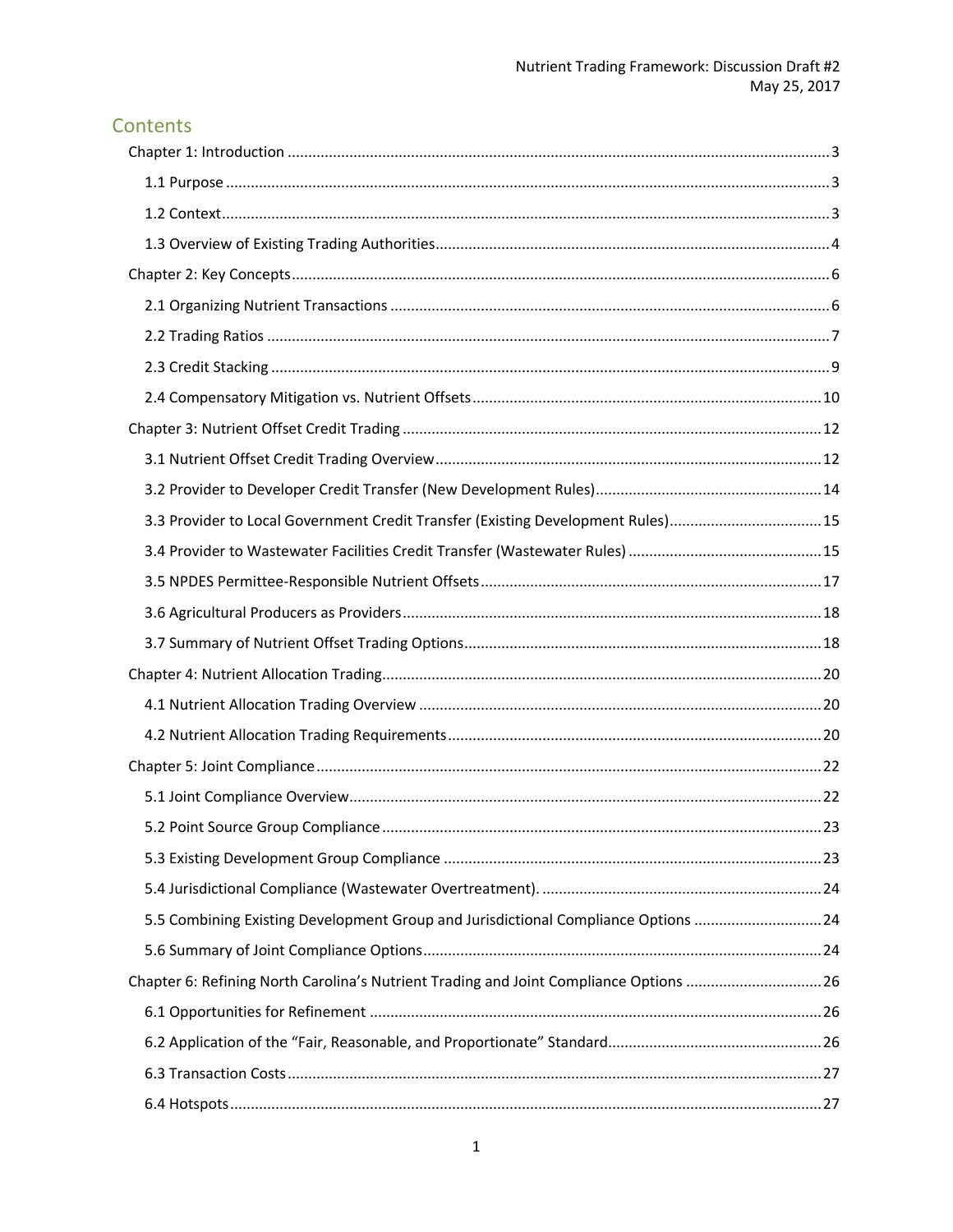## Nutrient Trading Framework: Discussion Draft #2 May 25, 2017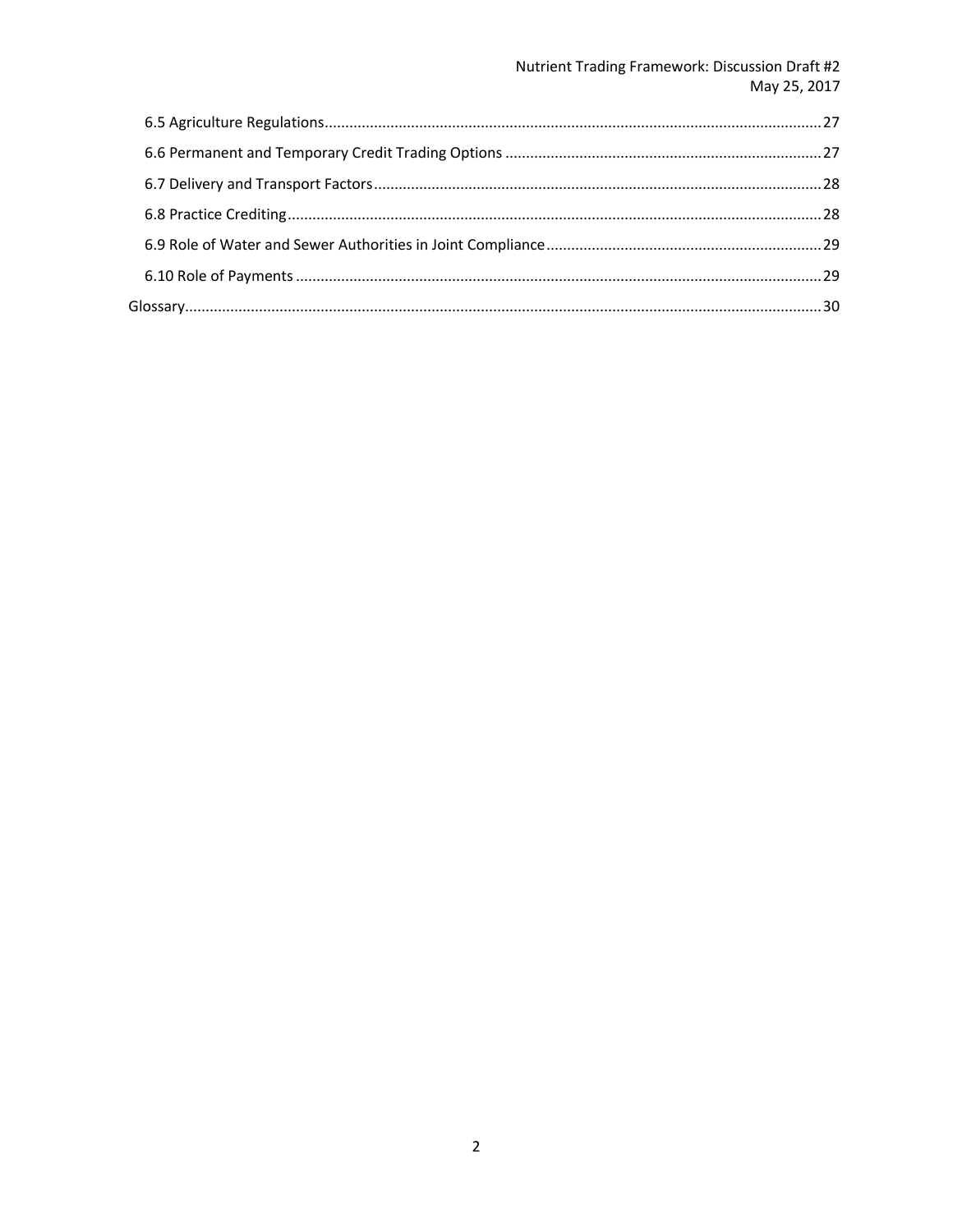# <span id="page-3-0"></span>Chapter 1: Introduction

### <span id="page-3-1"></span>1.1 Purpose

- The primary purpose of this document is to provide guidance regarding nutrient trading options in North
- Carolina as presently authorized in legislation and rule. Some attention will also be given to potential
- improvements across trading programs. This framework is North Carolina's first effort to comprehensively
- assess the status and relationships of trading and joint compliance provisions and provide state guidance on
- several topic areas that are not squarely addressed in rule. North Carolina's nutrient strategy regulations
- contain many potential trading options, which were designed to provide flexibility and potential cost savings
- for regulated entities. Where applicable, references to specific rule provisions are incorporated and
- differences among basins characterized.
- Historically, nutrient trading options have developed in an *ad hoc* manner in North Carolina, with the
- development of each new nutrient strategy providing opportunities for innovation and customization. The
- incorporation of trading-related rule provisions within nutrient strategies has outpaced agency efforts to
- characterize them and provide guidance regarding their use. Therefore, this framework also seeks to clarify
- many terms and concepts associated with nutrient trading in North Carolina. Many terms are used
- colloquially and have malleable interpretations, with "trading" itself being the prime example. To that end,
- existing terms are defined and new terms are introduced so that the variety of trading and joint compliance
- options available to the regulated community can be more clearly explained. Where definitions aren't
- provided in legislation or rule, they may be provided here to develop a common working vocabulary.

#### <span id="page-3-2"></span>1.2 Context

- Historically, North Carolina has been a national leader in developing and implementing nutrient trading
- approaches. A first attempt launched in 1990, a group cap exceedance offset design for point sources in the
- Tar-Pamlico River Basin, has never required a trade. However, its group compliance feature has allowed for
- continued compliance at lower cost than without the program and has proved instructive for subsequent
- efforts. Rules for certain types of nutrient trading have been in place since the adoption of the Neuse
- nutrient strategy in 1998. Nutrient strategies for the Tar-Pamlico estuary, Jordan Lake, and Falls Lake have all
- adopted and refined many of these approaches while also authorizing new opportunities for trading. Robust
- nutrient markets exist in these basins in accordance with wastewater, new development, and nutrient offset
- rules. These active markets provide important flexibility and economically efficient compliance options for
- regulated parties. Yet while new opportunities for trading have been authorized in successive strategies,
- trades have not always materialized. Rule implementation delays in the Falls and Jordan strategies are a
- significant factor because the demand for credits has not yet materialized. Another major consideration is
- the relative cost of these options in relation to alternate compliance options.
- Each of North Carolina's nutrient strategy rules are presently undergoing review of some sort. Along with
- these reviews comes the opportunity to amend and improve the rules. The Neuse strategy, Tar-Pamlico
- strategy, and the nutrient offset rule are currently being proposed for readoption pursuant to G.S. 150B-
- 21.3A.
- Additionally, the Falls Lake strategy rules include various trading and joint compliance provisions for which
- guidance is necessary. Many analogous rule provisions exist in the Jordan Lake strategy, but implementation
- of new and existing development rules for that strategy have been delayed by the General Assembly. Both
- strategies are under study by the N.C. Policy Collaboratory. The readoption process for those rules has been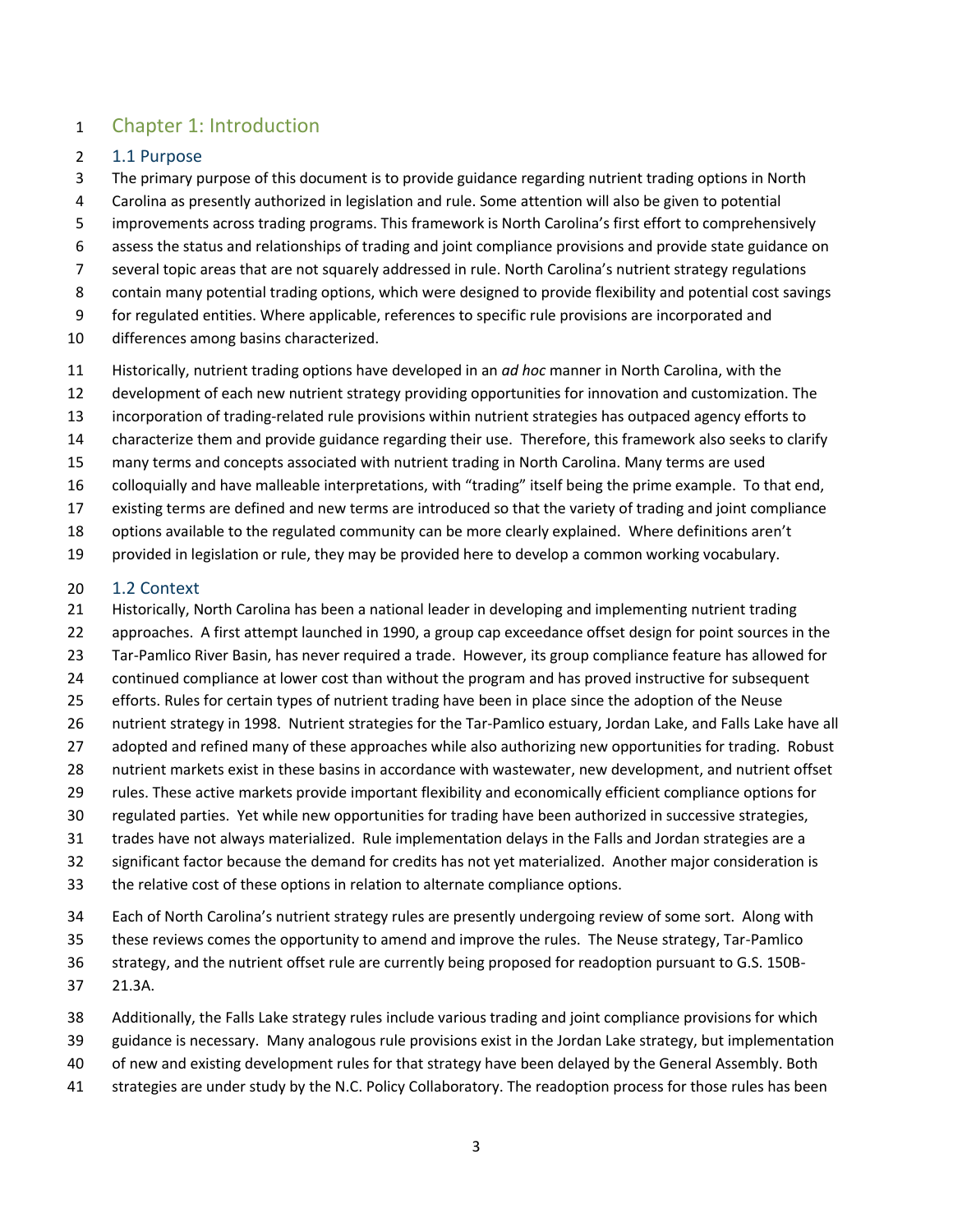- delayed by several years, and Collaboratory recommendations are also expected to inform future revisions to
- North Carolina's trading rules.

#### <span id="page-4-0"></span>1.3 Overview of Existing Trading Authorities

- Trading activity in North Carolina is guided and bounded by several federal, state, and contractual sources of
- authority. At the federal level, wastewater and some stormwater discharges are governed by the Clean
- Water Act through the National Pollutant Discharge Elimination System (NPDES). While the Clean Water Act
- and associated regulations are generally silent on the topic of point source trading, EPA policies have been
- 8 developed to support trading by permitted sources as a compliance option.<sup>1</sup>
- Regulatory approaches to nonpoint source pollution are largely the domain of the state. The Clean Water
- Responsibility and Environmentally Sound Policy Act, passed by the General Assembly in 1997, authorizes
- 11 regulatory approaches to address nutrient-related point and nonpoint sources.<sup>2</sup> More recent session laws
- codified under G.S. 143-214.26 authorize the trading of nutrient offset credits among various parties.
- North Carolina's nutrient strategy rules provide more context for trading, whether in relation to specific
- regulated sectors or through stand-alone nutrient offset and trading rules:
- **Wastewater** treatment facilities are authorized to trade allocation among themselves through compliance associations and may purchase offset credits to increase load allocation. Wastewater compliance associations may also be required to purchase nutrient offset credits if group cap 18 **exceedances occur.**<sup>3</sup>
- **New development** regulations authorize the purchase of off-site nutrient offset credits after 20 meeting specific criteria.<sup>4</sup>
- **Agricultural** rules are structured such that farmers are not required to purchase offset credits, but 22 the rules do provide a potentially important trading role for agricultural oversight committees in each watershed.<sup>5</sup>
- Finally, **existing development** rules in the Jordan and Falls watersheds generally reference several 25 trading and joint compliance approaches.<sup>6</sup>
- The cross-strategy nutrient offset rule is the primary rule governing the creation of nutrient offset credits,
- 27 and it also includes provisions governing nutrient offset credit transactions.<sup>7</sup> In addition, the Jordan and Falls
- Lake strategies contain stand-alone trading rules, explicitly authorizing trading for all regulated parties
- 29 according to specific conditions. These two trading rules function as an overlay on the nutrient offset rule,

 $\overline{\phantom{a}}$ 

15A NCAC .02B .0240

<sup>&</sup>lt;sup>1</sup> See<https://www.epa.gov/npdes/water-quality-trading> for more information regarding EPA trading policy and guidance.

See S.L. 1997-458.

<sup>&</sup>lt;sup>3</sup> Nutrient-related wastewater regulations include 15A NCAC 02B .0229 (Tar), .0234 (Neuse), .0270 (Jordan), and .0279 (Falls).

 Nutrient-related new development regulations include 15A NCAC 02B .0235 (Neuse), .0258 (Tar), .0265 (Jordan), and .0277 (Falls).

 Nutrient-related agriculture regulations include 15A NCAC 02B .0238 (Neuse), .0255, .0256 (Tar), .0264 (Jordan), and .0280 (Falls).

Nutrient-related existing development regulations include 15A NCAC 02B .0266 (Jordan) and .0278 (Falls).

See 15A NCAC .02B .0273 (Jordan) and .0282 (Falls).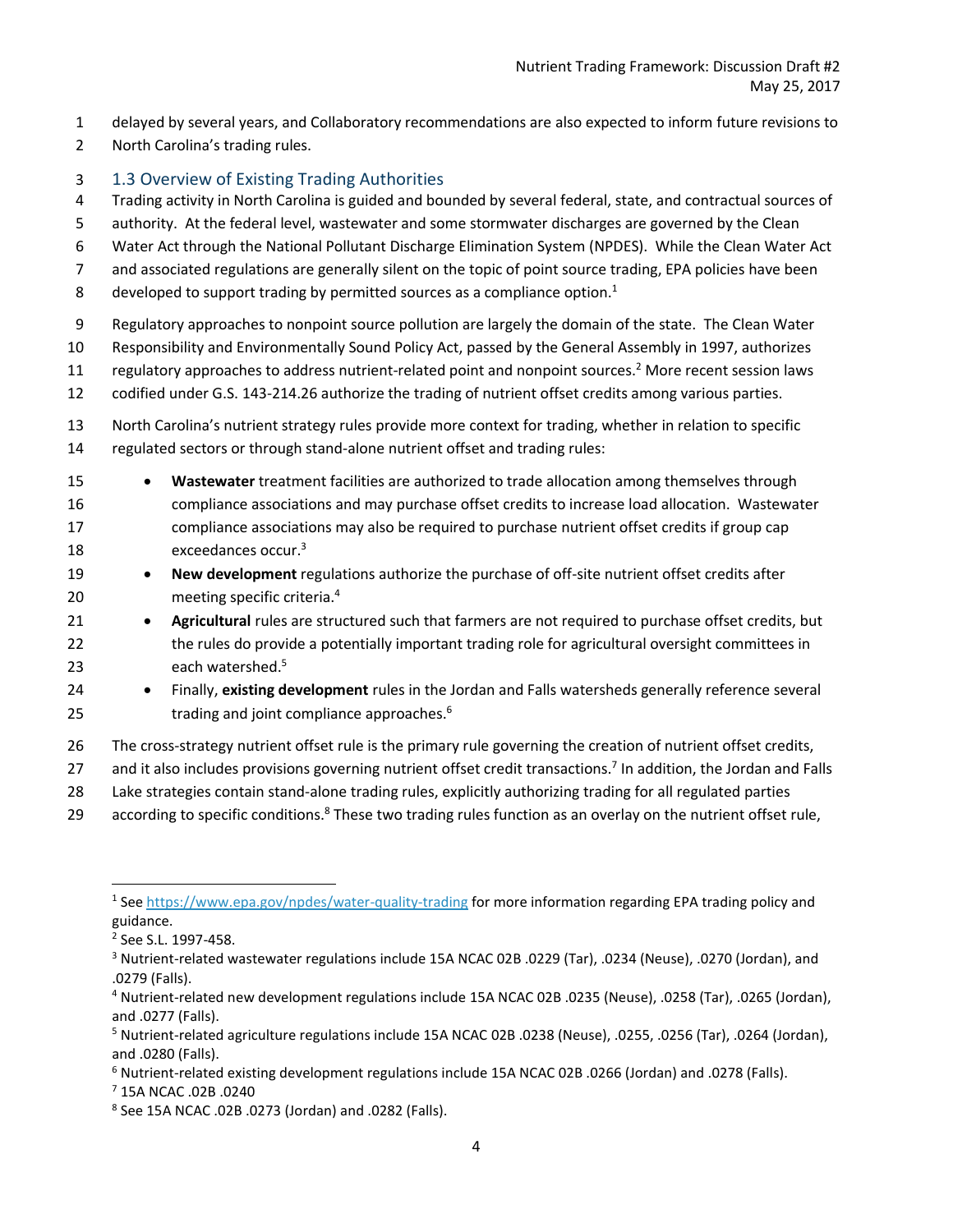- and are primarily intended to add criteria to guide trades under the Existing Development Stormwater rules
- in those two watersheds.
- Finally, contractual sources of authority often govern trading activity. These generally include the banking
- instruments, project plans and conservation easements required by state regulators to generate nutrient
- offset credits. The bylaws of wastewater compliance associations also provide a source of authority to
- govern nutrient allocation trading between members of the association.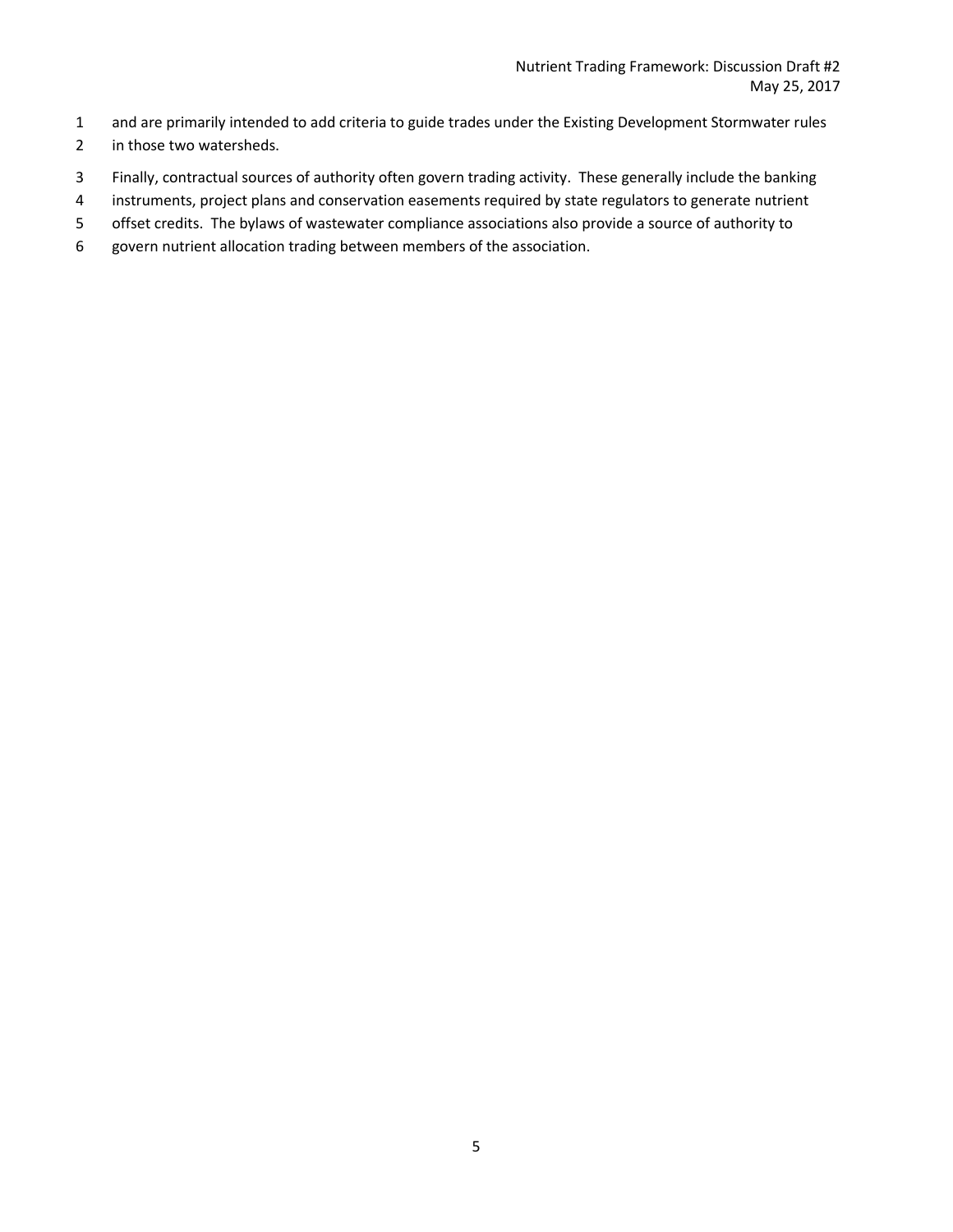# <span id="page-6-0"></span>Chapter 2: Key Concepts

## <span id="page-6-1"></span>2.1 Organizing Nutrient Transactions

- Before discussing forms of nutrient transactions, it will be useful to distinguish them from compliance
- involving no transactions. Credit generation generally describes the process of creating and documenting
- nutrient load reductions in compliance with a nutrient strategy. Many credits generated by regulated entities
- are likely to be used for compliance purposes by the party that generated them. Guidance for demonstrating
- such direct compliance is provided elsewhere, depending on the nutrient strategy rule. This framework
- focuses on credit generated and used in nutrient-related transactions.
- This framework describes several types of nutrient-related transactions. This chapter characterizes basic
- principles that appear in North Carolina trading programs. Applicability will vary depending on the governing
- rule. Often multiple transaction options are available for a party seeking to meet its needs. Some options
- may have clear advantages or disadvantages, including differences in cost.
- Two questions can be used to help distinguish among these options. First, does the state regulate the
- transaction? Second, what is the nutrient-related asset that is being exchanged? Key differences arise
- depending on the answers to these questions. The state-regulated exchange of nutrient offset credits, or
- credit trading, is reviewed in chapter 3. The state-regulated exchange of nutrient allocation, or allocation
- trading, is reviewed in chapter 4. Joint compliance provides an avenue for unregulated nutrient transactions
- among parties, and different joint compliance options are discussed further in chapter 5. Each chapter will
- include tie-ins to relevant rules language governing aspects of that form of trading.

#### *2.1.1 Trading vs. Joint Compliance*

- This framework introduces a key distinction between trading and joint compliance. Both transaction types
- 22 ultimately allow "trading" to occur in its broadest economic sense: the exchange of one thing for another. In
- 23 this broad sense, a nutrient-related asset is typically exchanged for financial or other consideration.
- Hereafter, **trading** will be defined in a more limited way, with respect to the current nutrient rules, to mean
- the state-regulated exchange of nutrient allocation among point source dischargers or the exchange of
- nutrient offset credits. When nutrient offset credits are being exchanged, the state retains an oversight role
- 27 in the generation, transaction, and retirement of these credits. Likewise, if a permit modification is a
- necessary element of the transaction, state oversight is also required.
- In contrast to trading, **joint compliance** is hereafter defined as a voluntary strategy where regulated entities
- choose to merge individual nutrient reduction requirements to create a larger compliance "**bubble**." So long
- as the terms of the compliance bubble are met, the individual nutrient reduction requirements comprising
- the bubble are not enforced. In such an arrangement, members of the compliance bubble are free to
- negotiate the terms by which joint compliance are met, including the terms of any financial compensation
- among parties. The state's interest is generally limited to ensuring compliance with the terms of the bubble.
- Transactions may be relative to nutrient allocation, in the case of point sources, or nutrient compliance credit
- in the case of local governments under existing development stormwater rules.

### *2.1.2 Credits vs. Allocation*

- A **nutrient offset credit** is a nutrient load reduction credit that is generated in compliance with the nutrient
- offset rule, 15A NCAC 02B .0240 (proposed for readoption as 15A NCAC 2B .0703). Nutrient offset credits are
- expressed in pounds of total nitrogen or total phosphorus and may be traded. Once acquired, nutrient offset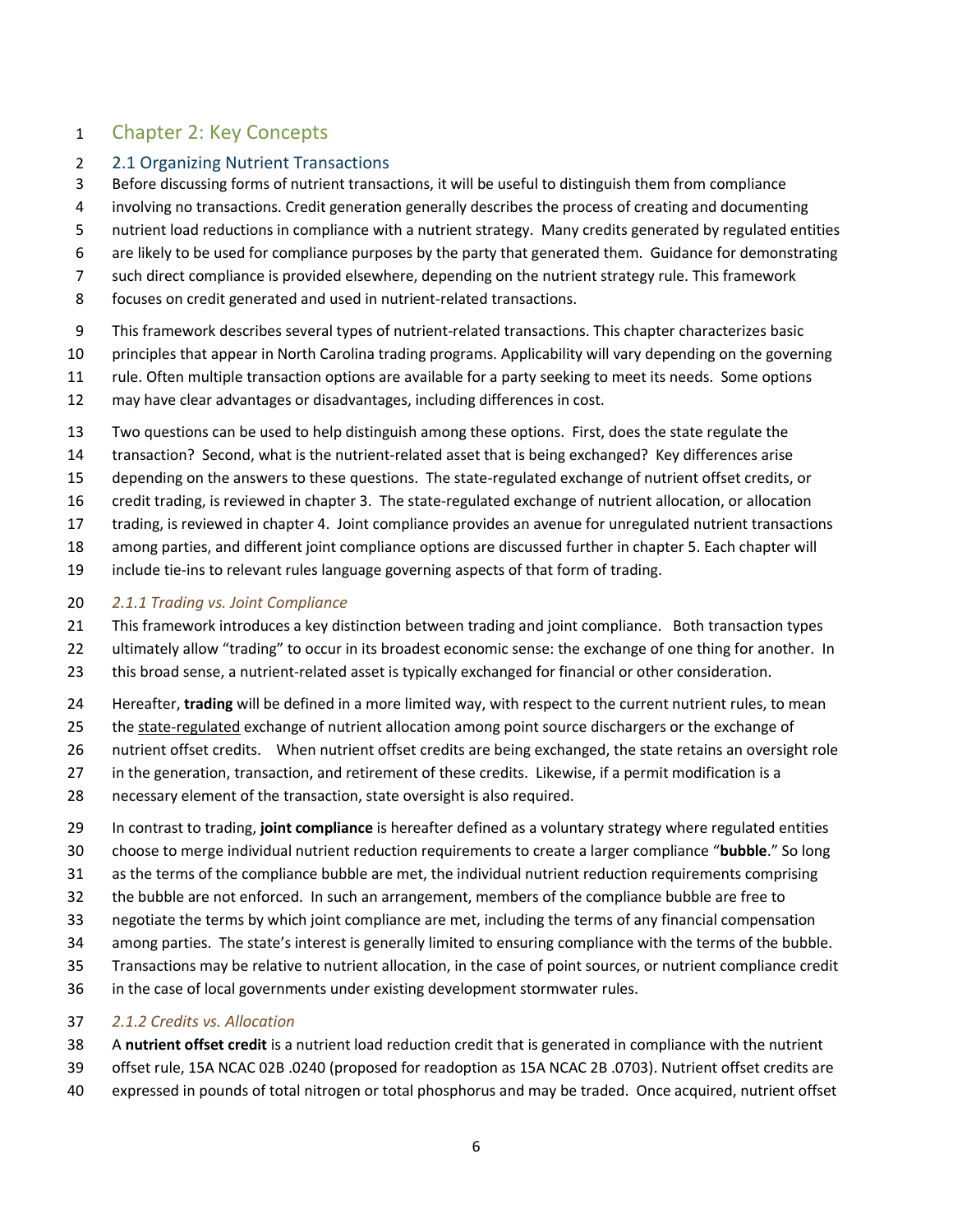- credits may be redeemed with the regulating authority to demonstrate compliance under new and existing
- development stormwater rules. Nutrient offset credits may also be converted into nutrient allocation for
- point source dischargers.
- **Nutrient allocation** represents the allowable nutrient load that can be discharged from a wastewater facility.
- A facility's allocation is applied in its NPDES permit to establish an enforceable permit limit. Nutrient
- allocations are set for many wastewater facilities during the initial implementation of a nutrient strategy.
- Larger facilities then receive permit limits based on those allocations. After that time, new or expanding
- facilities must secure nutrient allocation from other wastewater facilities or offset credits for their discharges
- prior to permit issuance. Allocation trades may occur via permit modifications as described in chapter 4, or a
- joint compliance bubble may be utilized to facilitate allocation transactions as described in chapter 5.

#### <span id="page-7-0"></span>2.2 Trading Ratios

- Nutrient transactions may be subject to various trading ratios depending on the strategy, type of transaction
- and relationship between trading parties. Many of these ratios are not explicitly defined as such in North
- Carolina's rules, but they are defined here to provide statewide consistency in interpretation.

### *2.2.1 Delivery Factors and Transport Factors*

- **Delivery factors** and **transport factors** are both applied to account for the relative position of nutrient
- reduction practices and nutrient-increasing activities in a nutrient strategy watershed. The impacts of
- pollution and restoration are both lessened by natural instream processes upstream from the lake or
- estuary. From a general compliance perspective, transport or delivery factors reduce the total "to-lake" or
- "to-estuary" load reduction requirements for regulated parties but they also reduce the potential to-lake or
- "to estuary" credit received for upstream practices installed. If a regulated nutrient source and offsetting
- restoration activities occur within the same delivery zone, the delivery factors cancel out.

|              | <b>Delivery Factors</b> | Transport    |
|--------------|-------------------------|--------------|
|              | (NPS)                   | Factors (PS) |
| Falls        |                         |              |
| Jordan       |                         |              |
| <b>Neuse</b> |                         |              |
| Tar-Pamlico  |                         |              |

23 TABLE 1: USE OF DELIVERY AND TRANSPORT FACTORS IN NORTH CAROLINA'S NUTRIENT STRATEGIES

#### 

While the two terms are conceptually similar, the term "transport factor" has long been used with regard to

point source nutrient allocation limits and for point source allocation trading purposes. Transport factors are

- applied in the Neuse and Jordan Lake nutrient strategies. Meanwhile, the term "delivery factor" is currently
- used in a nonpoint source context, including for new development, existing development, joint compliance,
- and nutrient offset credit trading. Delivery factors are currently applied only in the Jordan Lake watershed.

### *2.2.2 Point to Nonpoint Source Trading ratios*

- A **point to nonpoint source trading ratio** is utilized to account for the relative and unavoidable uncertainty of
- nonpoint source nutrient reduction practices in comparison to, and when used to offset, increased nutrient
- loading from point sources. Examples of this uncertainty include underlying nonpoint source practice
- assumptions, availability of supporting scientific data, unmonitored environmental variability, practice
- performance variability between installations and over time, and other considerations. The value and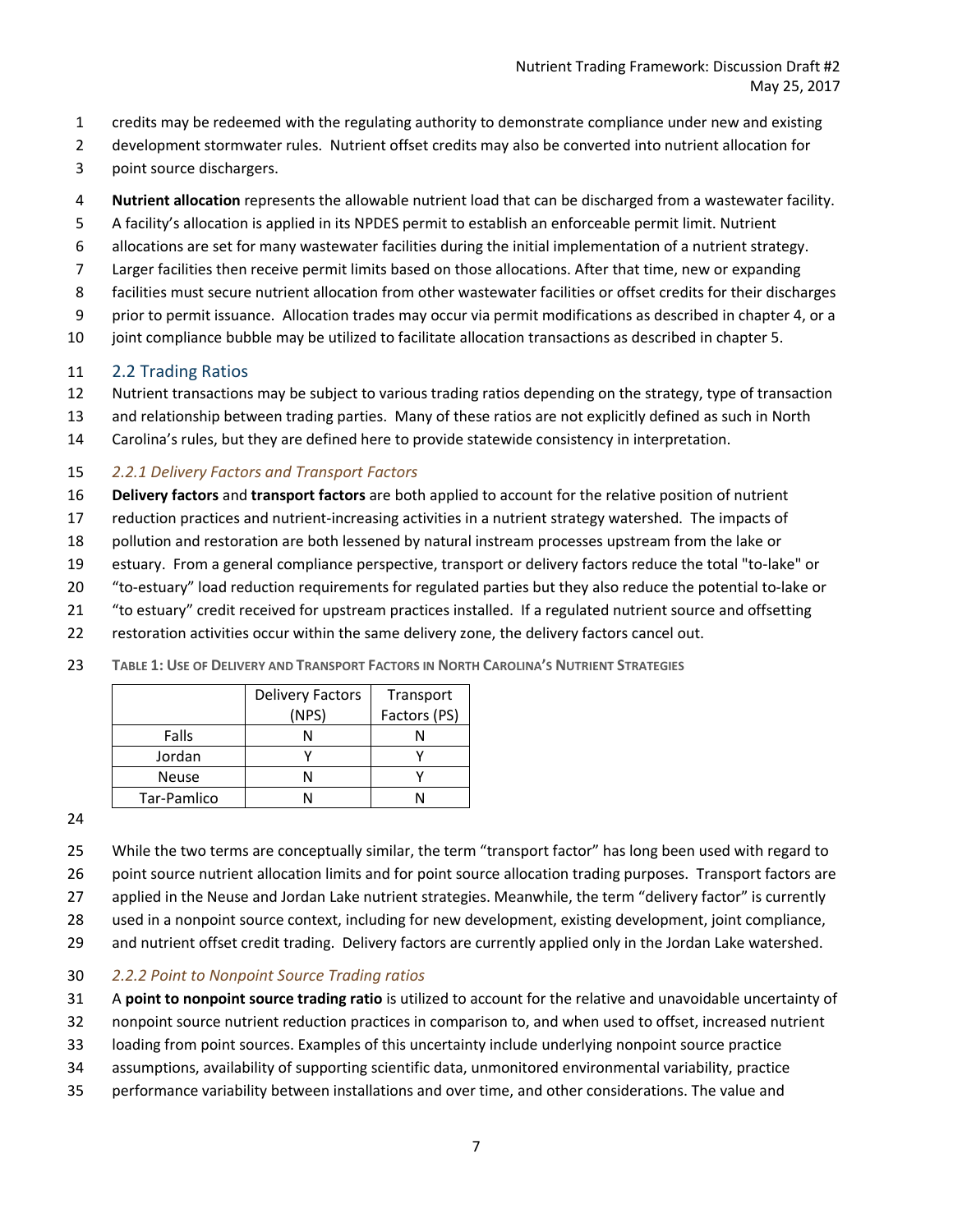- application of point to nonpoint source ratios vary nationwide and in North Carolina, but the default value in
- 2 most nutrient trading programs is 2:1 or greater.<sup>9</sup> The application of this ratio in specific watersheds is
- discussed further in section 3.4.
- No specific point to nonpoint source trading ratio is required by state or federal law. Yet when nutrient
- offset credits are used to justify additional NPDES-permitted point source discharges in impaired watersheds,
- federal law and guidance pertain. EPA's 2003 Water Quality Trading Policy provides that, for states to have
- "credible" trading programs, several approaches may be used to compensate for nonpoint source
- uncertainty, including:

 $\overline{a}$ 

- "… monitoring to verify load reductions, the use of greater than 1:1 trading ratios between nonpoint and point sources, using demonstrated performance values or conservative assumptions in estimating the effectiveness of nonpoint source management practices, using site- or trade-specific discount factors, and retiring a percentage of nonpoint source reductions for each transaction or a predetermined number of credits."
- Applying these criteria in North Carolina, a default point to nonpoint source ratio is both desirable and
- necessary because the other listed mechanisms to address this uncertainty are not in place. Reviewing the
- other criteria in turn, nutrient monitoring of nonpoint sources is not required and to do so would likely be
- cost prohibitive. As described in the following section, uncertainty factors and conservative crediting
- methodologies have not been utilized to date during the establishment of practice crediting values. Site- or
- trade-specific discount factors are not presently used in North Carolina, nor are reserve or retirement ratios.
- Ultimately, a new or expanding NPDES-permittee seeking to increase nutrient discharges into an impaired
- water body retains the burden to demonstrate that such a permit complies with the Clean Water Act by
- ensuring no net pollutant increase occurs. A credible state nutrient offset program, as that term is used in
- EPA guidance, can relieve that burden by providing a clear and efficient pathway to fully offset nutrient loads.

### *2.2.3 Uncertainty Factors and Conservative Crediting Assumptions*

- Credit values for nonpoint source nutrient reduction practices are subject to various sources of uncertainty
- that vary across practice types. However, this is also true for nonpoint source impacts. During its practice
- development process, North Carolina seeks to define a credit value based on a central measure of tendency
- as identified by literature reviews, modeling, or other approaches. For all practices currently credited by the
- Division, a practice-specific **uncertainty factor** was not used to establish a credit value.
- As new practice standards are developed, it may become necessary to incorporate uncertainty factors or
- conservative crediting approaches. To the extent that is done, it should be used to reflect relative confidence
- in the practice in relation to other nonpoint source practices.
- Regarding conservatism in crediting, North Carolina's predominant crediting methodology for agricultural
- buffer restoration has been in place since 1998 and provides an extremely generous credit in comparison to

 Representative examples outside of North Carolina include the Chesapeake Bay Program (2:1), Bear Creek, CO (2:1), Chatfield Watershed Authority, CO (2:1), Delaware Inland Bays (2:1), Florida (2:1 or 3:1), Rahr Malting Co., MN (2.6:1), Princeton WWTF, MN (2.6:1), New York City (3:1), Ohio (2:1 or 3:1), Pennsylvania (3:1), Virginia (2:1), and Fox River WI (2:1). Specific references available upon request.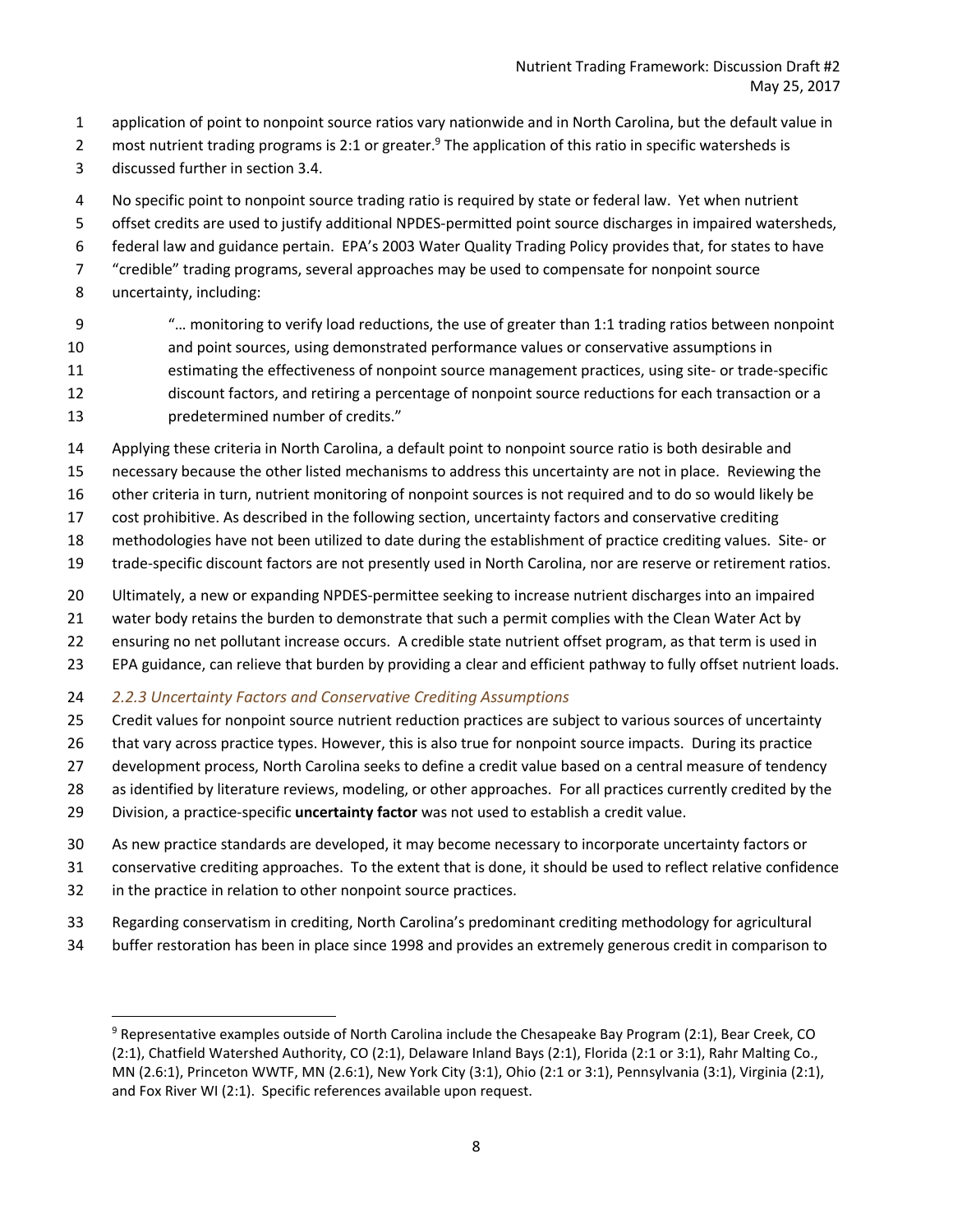- 1 more recent literature estimates.<sup>10</sup> Likewise, for SCMs neither past site-specific engineering calculations nor
- 2 the North Carolina Stormwater Control Measure Credit Document<sup>11</sup> specifically address issues of relative
- uncertainty. Instead, a measure of central tendency is used to establish event mean concentrations (EMCs),
- which are then used to model SCM nutrient performance.
- The relationship between point to nonpoint source ratios and other uncertainty ratios is potentially confusing
- and concerns about duplicative accounting for uncertainty have been raised by the regulated community.
- Moreover, concerns about a "double standard" have also arisen. It is worthwhile to recognize that neither of
- these is occurring, and instead that a separate standard is considered necessary and appropriate for point-to-
- nonpoint trades. NPDES permits are ultimately governed by federal law and are subject to EPA oversight. The
- burden to prove compliance with the Clean Water Act's permitting provisions is unique to the point source
- sector. Meanwhile, nutrient strategy regulations for new and existing development have their foundations in
- state authority. The alternative of applying a conservative nonpoint source credit assignment approach in
- lieu of applying a point to nonpoint source trading ratio risks making the credit more expensive for
- developers, for whom credit acquisition is routine, and for local governments as their existing development
- 15 requirements mature.<sup>12</sup>

#### *2.2.4 Other ratios*

- A comparative review of other jurisdictions and national guidance reveals other types of ratios that are not
- presently applied in North Carolina. For example, retirement ratios are often used to secure a net water
- quality benefit for trades. North Carolina's trading framework does not include a retirement ratio, instead
- being designed to promote cost-efficient trades that are nutrient neutral relative to direct compliance
- options. Likewise, insurance ratios are also sometimes utilized to account for the risk of project failures
- during the life of the credit.

### <span id="page-9-0"></span>2.3 Credit Stacking

l

- **Credit stacking** is commonly defined as the establishment of more than one credit type on spatially
- 25 overlapping areas.<sup>13</sup> For the reasons described below, nitrogen and phosphorus credits (collectively nutrient
- credits) may be stacked with one another. Stream mitigation credits and nutrient credits are presently
- allowed to be stacked. However, nutrient may not be stacked with buffer or wetland compensatory
- mitigation credits that are commonly generated in North Carolina for water quality purposes.
- The evaluation of whether stacking is appropriate relies heavily on the impacts and benefits under
- consideration in various trading and mitigation programs. Wetland, stream, and buffer credits all represent
- **bundled credits**, which generally account for all services provided by a particular ecosystem. For example,
- wetlands can provide habitat for fish, shellfish, migratory birds and endangered species; flood protection;
- erosion control; and water quality benefits including but by no means limited to nitrogen and phosphorus

<sup>&</sup>lt;sup>10</sup> North Carolina's agricultural buffer restoration credit is 75.77 pounds/acre/year total nitrogen and 4.88 pounds/acre/year total phosphorus. But see D.E. Line and W.F. Hunt, Cost Effectiveness of Agricultural and Urban BMPs for NC, 2007, at 14-15 and 32 (22.2 pounds/acre/year nitrogen, 4.4 pounds/acre/year total phosphorus.) Se[e https://deq.nc.gov/sw-bmp-manual](https://deq.nc.gov/sw-bmp-manual)

 Developers are the primary users of nutrient offset credit, with local governments subject to existing development rules also expected to increase demand upon the implementation of local existing development programs in the Falls and Jordan watersheds.

 Jessica Fox, Gardner R.C. and Maki T. Stacking Opportunities and Risks in Environmental Credit Markets. 41 Environmental Law Reporter 10121. Feb. 2011.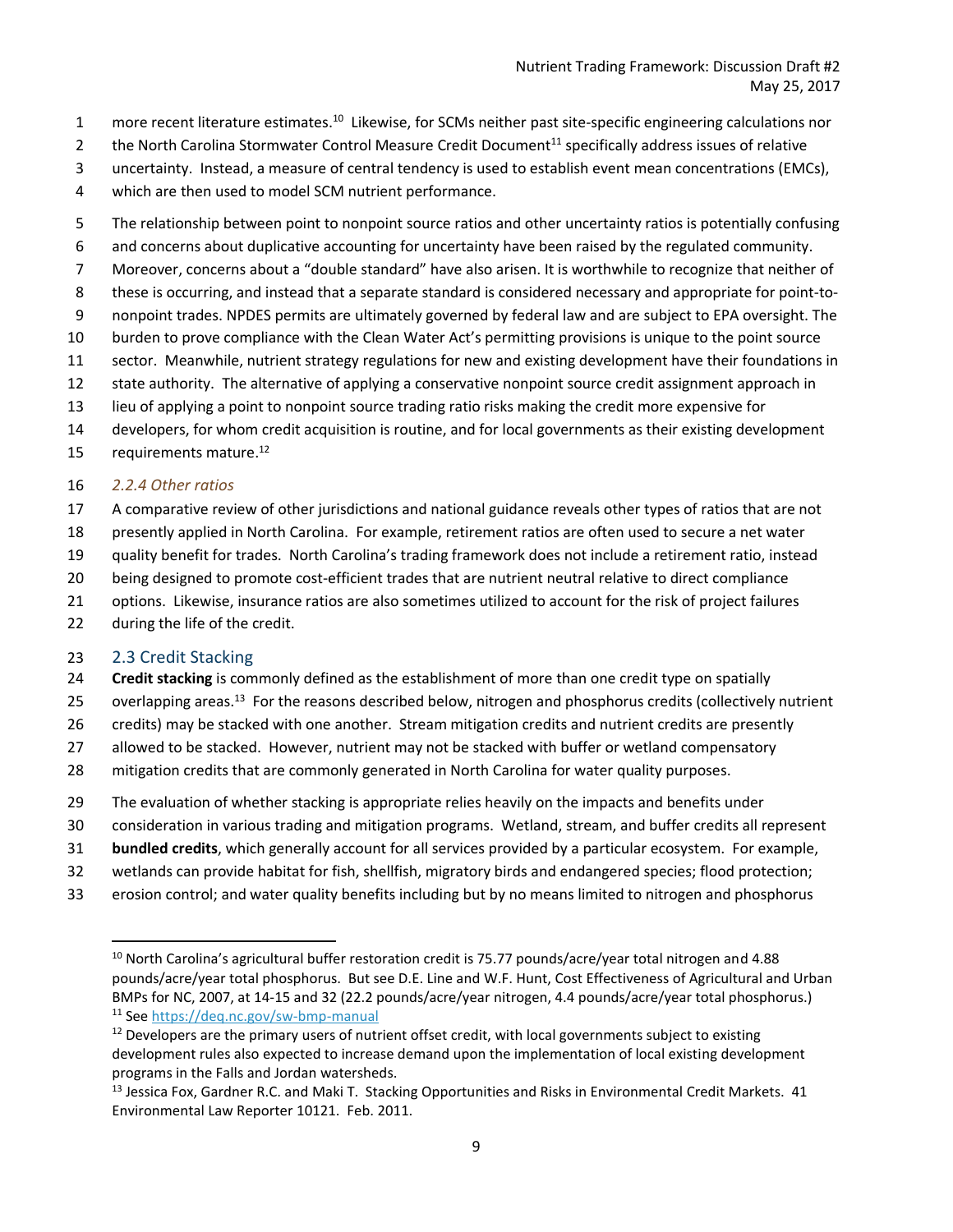- attenuation. As wetlands are damaged through development, they are replaced elsewhere through
- 2 mitigation which seeks to restore these functions in whole. Importantly, the destruction of wetlands, buffers,
- and streams within nutrient strategy watersheds would likely result in additional nutrient loading if not for
- mitigation requirements designed to restore an area equal to or greater than the area impacted.
- On the other hand, nutrient offset credits represent an **unbundled credit**, where only one among many
- ecosystem services is being accounted for. All nutrient reduction practices generate nutrient reduction
- credit, but many also have additional benefits that are not accounted for. So long as the various unbundled
- credits resulting from a nutrient reduction project are discrete, they may be stacked and sold separately to
- offset distinct impacts without **double counting**.
- Nitrogen and phosphorus are individual pollutants and reductions in these nutrients represent distinct
- benefits. Nutrient reduction practices have differing nutrient reduction capabilities, both in absolute terms
- and in their relative efficiency in treating nitrogen and phosphorus. Likewise, entities regulated through
- nutrient strategy rules must often meet both nitrogen and phosphorus reduction requirements. In sum,
- because double counting is not occurring, it is generally appropriate to stack nitrogen and phosphorus offset
- 15  $\cdot$  credits with each other.<sup>14</sup>
- The case for stream and nutrient credit stacking is more complex, and a greatly simplified summary is
- provided here. Development projects that impact streams and adjacent forested buffers often trigger
- separate mitigation requirements under federal mitigation rules and state buffer rules. Generation of stream
- credits involves both stream channel restoration and the establishment of adjacent forested riparian buffers,
- while state buffer rules separately require establishment of forested riparian buffers. Because the impacts to
- a forested buffer have the potential to be double-counted in this scenario, double counting is also allowed
- during the generation of mitigation credits by allowing stream and buffer credits to be stacked. Because
- nutrient offset credits are typically generated by creating forested riparian buffers, it follows that stream and
- nutrient offset credits may also be stacked.

### <span id="page-10-0"></span>25 2.4 Compensatory Mitigation vs. Nutrient Offsets

- Compensatory mitigation and offsets both generally describe environmental restoration projects meant to
- alleviate or nullify environmental impacts. However, important distinctions exist in practical usage and in
- underlying statutory authorities regarding these activities. This passage from Cooley and Olander reflects the
- practical distinction well:

- "Offsets and mitigation credits are distinct from one another in that offsets are typically meant to
- offset emissions of a single pollutant, such as carbon dioxide emissions or discharge of nitrogen to a
- waterway, whereas mitigation typically refers to credits to offset impacts to whole ecosystems, such
- as wetland or endangered species habitat."<sup>15</sup>

 Section 2.3 provides a superficial overview of credit stacking concepts. In addition to the prior reference, other notable publications on this topic include David Cooley and Olander L, Stacking Ecosystem Services Payments: Risks and Solutions, September 2011 and Olander, Lydia, "Managing Risk in Environmental Markets," NI WP 16-02, Durham NC, Duke University, 2016.

 David Cooley and Olander, Lydia, Stacking Ecosystem Services Payments: Risks and Solutions at 10. September 2011.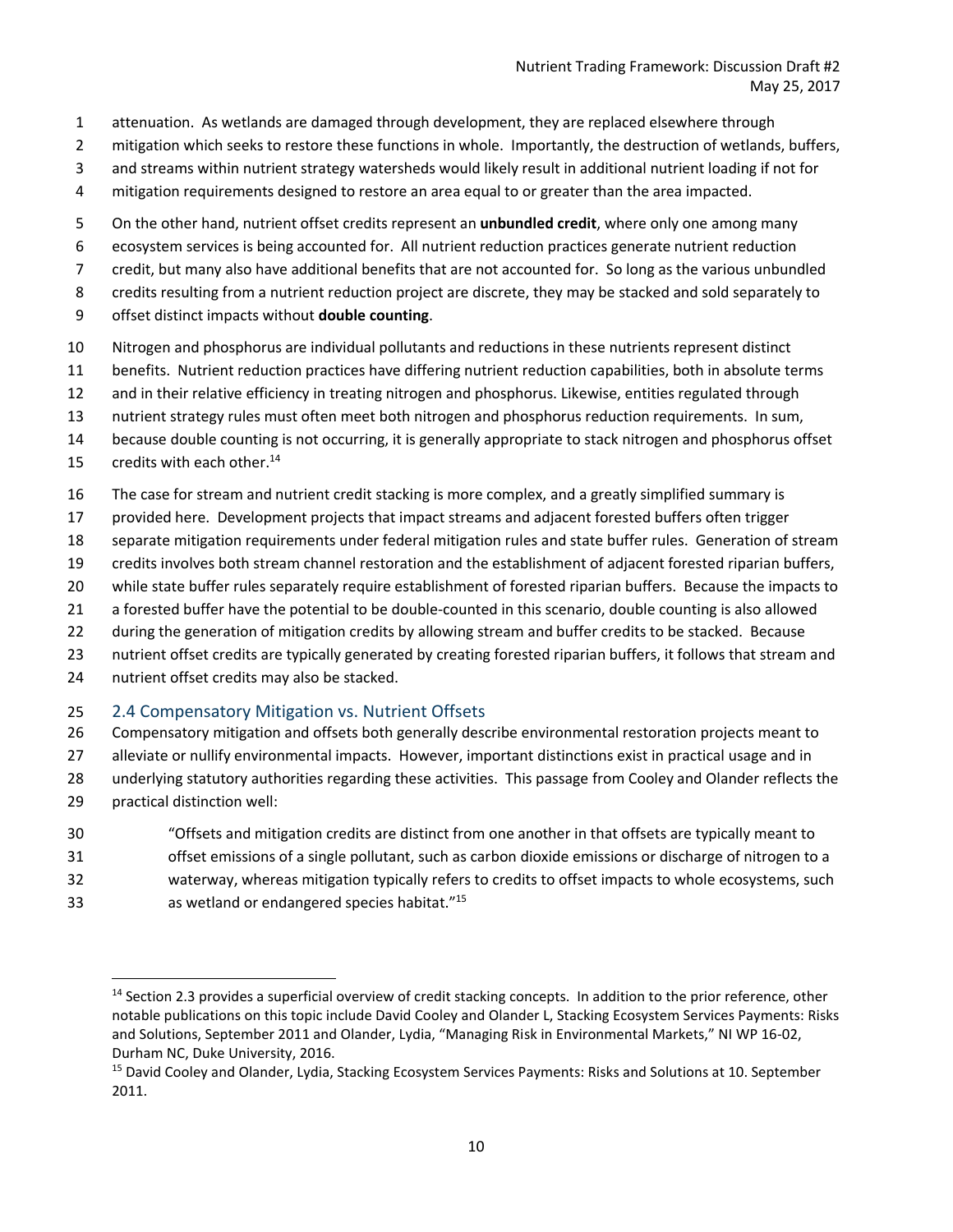- The primary statute governing nutrient offset credits in North Carolina is G.S. § 143-214.26. In contrast,
- compensatory mitigation is primarily governed by G.S. § 143-214.11. However, the nutrient offset statute
- 3 does reference the compensatory mitigation statute to limit the geographic offset credit trading area<sup>16</sup> and to
- 4 define the term "governmental entity."<sup>17</sup> Another related source of authority is G.S. § 143-214.20, which
- establishes compensatory mitigation options for forested buffer impacts.
- The nutrient offset market for new development is well established and its authority is relatively clear.
- However, as new trading options are developed and implemented, questions are likely to arise regarding the
- interpretation and application of these statutory authorities. The Division will seek to address these
- questions, in concert with regulated parties and in a transparent manner, as specific needs arise.

l

 $16 \S 143 - 214.26(a)(2)$ § 143-214.26(b) and (c)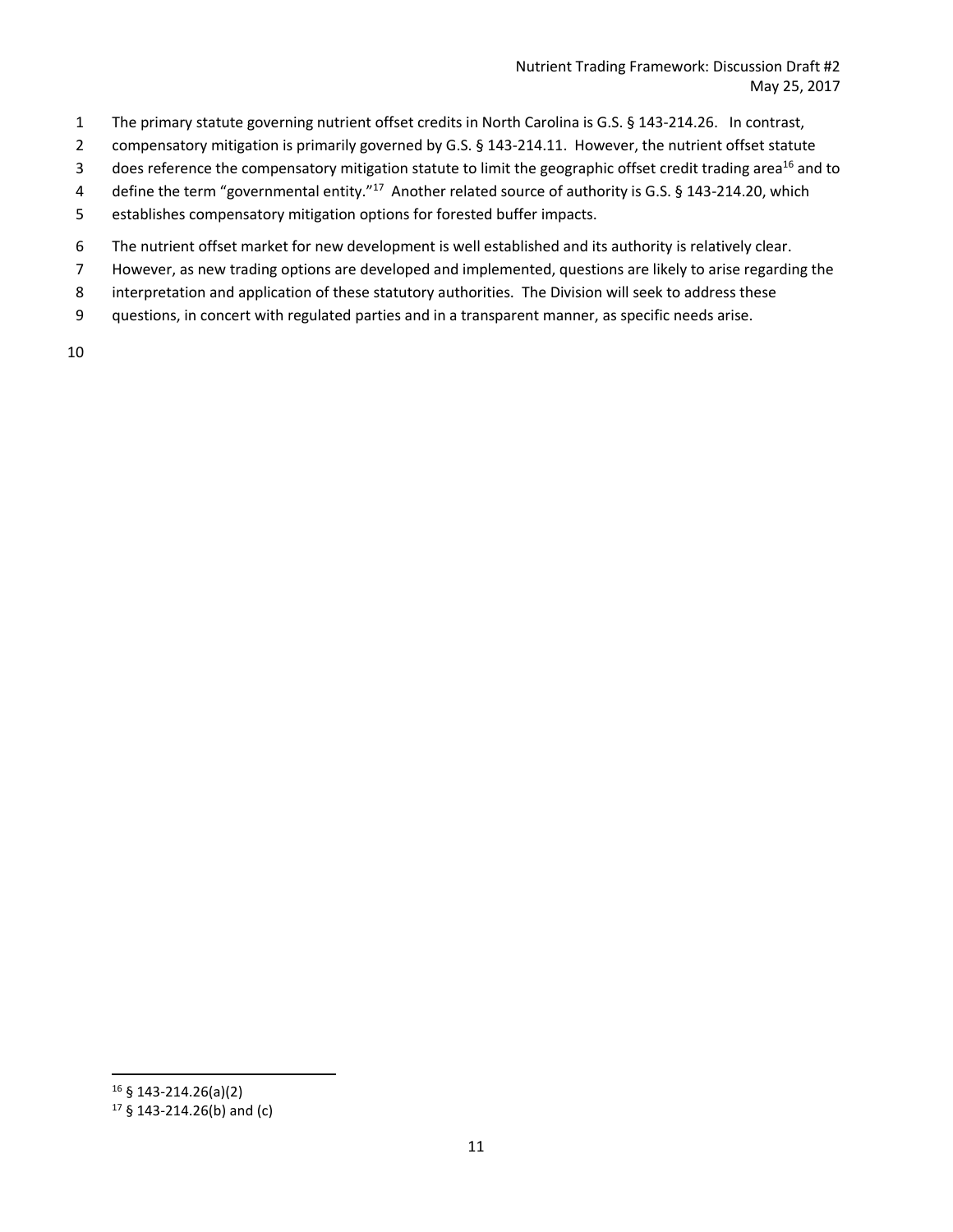# <span id="page-12-0"></span>Chapter 3: Nutrient Offset Credit Trading

## <span id="page-12-1"></span>3.1 Nutrient Offset Credit Trading Overview

- All forms of credit trading under state nutrient strategies are covered by the requirements of the nutrient
- offset rule. A robust market for these credits serves developers in nutrient strategy watersheds, and one
- short-term credit purchase by a point source in the Neuse basin has been recorded. Local, state, and federal
- government entities with existing development requirements are anticipated to be another source of credit
- demand in future years.
- Key features of the nutrient offset approval process are the following. Nutrient offset credits are generated
- by working with DWR's Nutrient Offset Program, organizationally housed within the 401 and Buffer
- Permitting Branch of DWR. Prior to the installation of a nutrient reduction project, DWR staff provides a site
- viability assessment to determine eligibility for nutrient offset credit generation. DWR and potential credit
- providers proceed under the terms of a mutually signed mitigation banking instrument (MBI), which
- describes the specific legal conditions by which nutrient offset credits are approved for sale. This includes all
- project milestones that are associated with a credit release by DWR. A bank parcel development package
- (BPDP) provides project-specific details of the restoration site, including information about the existing land
- use and the proposed nutrient reduction practice. A conservation easement and financial assurances are also
- required. Once these arrangements are in place, the nutrient reduction practice is implemented and an "as-
- built" report is provided to DWR. DWR then confirms site conditions are as described in the as-built report,
- and monitoring is also conducted to ensure project success in subsequent years.
- DWR's Nutrient Offset Program releases credits for all nutrient reduction projects after confirming that the
- requirements of the nutrient offset rule and the terms of a project's banking instrument have been met.
- Credit is periodically released as project-specific milestones are met during implementation. Credits are
- awarded for a 30-year duration. Agricultural buffer restoration presently earns 75.77 lbs. N/acre/year and
- 4.88 lbs. P/acre/year, which translates over 30 years to a total of 2273 lbs. N/acre and 146.4 lbs. P/acre. A
- buffer restoration project typically accrues all credits over a period of 5-7 years.
- Once nutrient offset credits are released by DWR, providers record them on a ledger. Ledgers provide critical
- information regarding the creation of nutrient reduction credits by the provider and show when and to
- whom they have been sold. Credits may then be sold to regulated parties. Nutrient offset credit sales (or
- trades) are documented by the providers, who submit updated ledgers to DWR on a recurring basis. The
- DWR website acts as a central repository of these ledgers for all existing private banks, providing market
- transparency and advertising the existence of nutrient offset credits for purchase. Ledgers submitted to DWR
- are periodically audited by the Nutrient Offset Program.
- Once acquired by a regulated party, nutrient offset credits are redeemed with the permitting authority to
- satisfy a regulatory obligation. For developers using offsets, local government project approval is predicated
- on proving that sufficient credit was purchased. Those nutrient offset credits are then retired on the credit provider's ledgers.
- When used for existing development purposes, nutrient offset credits will not be retired. Instead, they will
- be transferred to a local government's nutrient ledger that is submitted to demonstrate existing
- development rule compliance. Unlike a third-party provider's ledger, these local government ledgers will
- remain active indefinitely as the jurisdictions' means of demonstrating progress under and compliance with
- Existing Development rules.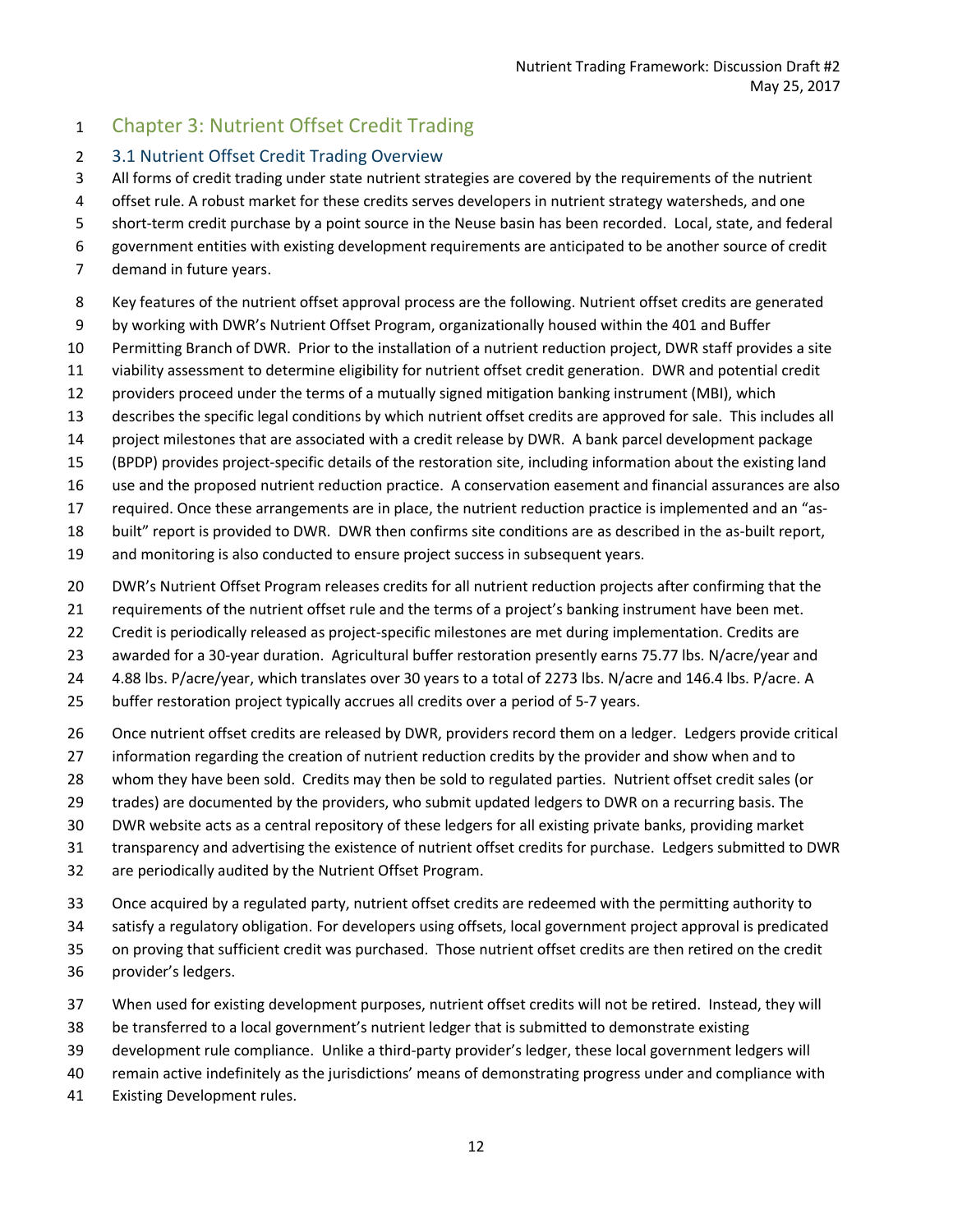- 1 In the wastewater context, nutrient offset credits may be redeemed with the Division and retired on the
- 2 provider's ledger in exchange for permit allocation in accordance with nutrient strategy wastewater rules.

#### 3 *3.1.1 Eligible Nutrient Reduction Practices*

- 4 The nutrient offset rule does not limit the type of practices that may be used to generate nutrient offset
- 5 credit. However, it does place the burden of calculating load reductions upon the provider.<sup>18</sup> To ease this
- 6 burden, the Division maintains and seeks to expand a suite of Division-approved nutrient reduction practices.
- 7 These pre-approved practice standards include design criteria, calculation methods, and the scientific basis
- 8 for generating nutrient reduction credit. Buffer restoration on agricultural landscapes is the practice that
- 9 presently generates nearly all nutrient offset credits. Other nutrient reduction practices including
- 10 stormwater control measures are also eligible. These documents will soon be compiled and published as the
- 11 N.C. Catalog of Nutrient Reduction Practices. DWR and local governments have been working in partnership
- 12 to expand the number of nutrient reduction practices available for existing development rule compliance,
- 13 and in some cases these nutrient reduction practices may also be suitable for generating nutrient offset
- 14 credits.

#### 15 *3.1.2 Eligible Credit-Generating Entities*

- 16 G.S. 143-214.26 clearly defines a credit-generating role for Division of Mitigation Services by allowing
- 17 payment of an in-lieu fee to the Department.<sup>19</sup> Beyond that, it does not clearly address the organizational
- 18 status required to establish a nutrient offset bank. The nutrient offset rule provides little additional context
- 19 except for allowing "other public or private parties" to "implement projects for nutrient offset purposes."20
- 20 The role of private mitigation banking companies in generating nutrient offset credits is well established in
- 21 practice. However, other entities may also be eligible to generate nutrient offset credits.
- 22 As private parties, agricultural producers<sup>21</sup> in the Neuse and Tar-Pamlico basins may generate credits if they
- 23 meet the requirements of the offset rule. However, no producers have established a nutrient offset bank in
- 24 those watersheds.

 $\overline{a}$ 

- 25 Producers in the Falls and Jordan watershed are subject to additional procedural limitations on ability to
- 26 generate credits. In the Jordan agriculture rule, producers may only generate credits for sale if their
- 27 subwatershed has met its nitrogen reduction goal.<sup>22</sup> Furthermore, any trades involving these credits must be
- 28 approved by the Watershed Oversight Committee (WOC).<sup>23</sup> In both the Jordan and Falls agriculture rules, the

<sup>22</sup> 15A NCAC 02B .0264(6)(c)

<sup>18</sup> 15A NCAC 02B .0240(C)(6)(B)

 $19$  G.S. 143-214.26(b)(1) and (c)(1).

<sup>20</sup> 15A NCAC .02B .0240(a)

 $21$  Nutrient strategy agriculture rules several different terms for the parties regulated. The Falls agriculture rule alone refers to "farmers" (.0280(2)), "producers" (.0280(2), "persons engaging in agricultural operations" (.0280(4)), and "agriculture" ((.0280(5)(a)) in generally synonymous terms.

<sup>&</sup>lt;sup>23</sup> For Falls Lake, see 15A NCAC .0280 (7)(b)(viii). ("The Watershed Oversight Committee shall: Quantify the nitrogen and phosphorus credits generated by such practices for the purpose of selling or buying credits; establish criteria and a process as needed for the exchange of nutrient credits between parties subject to this rule with each other or with parties subject to other nutrient strategy rules in the Falls lake watershed pursuant to the requirements of 15A NCAC 02B .0282; obtain approval from the Division for this trading program pursuant to the requirements of Rule .0282; approve eligible trades; and ensure that such credits traded for purposes of meeting this Rule are accounted for and tracked separately from those contributing to the objectives of other rules of the Falls nutrient strategy.") For Jordan Lake, see 15A NCAC .02B .0264(7)(b)(vii). ("The Watershed Oversight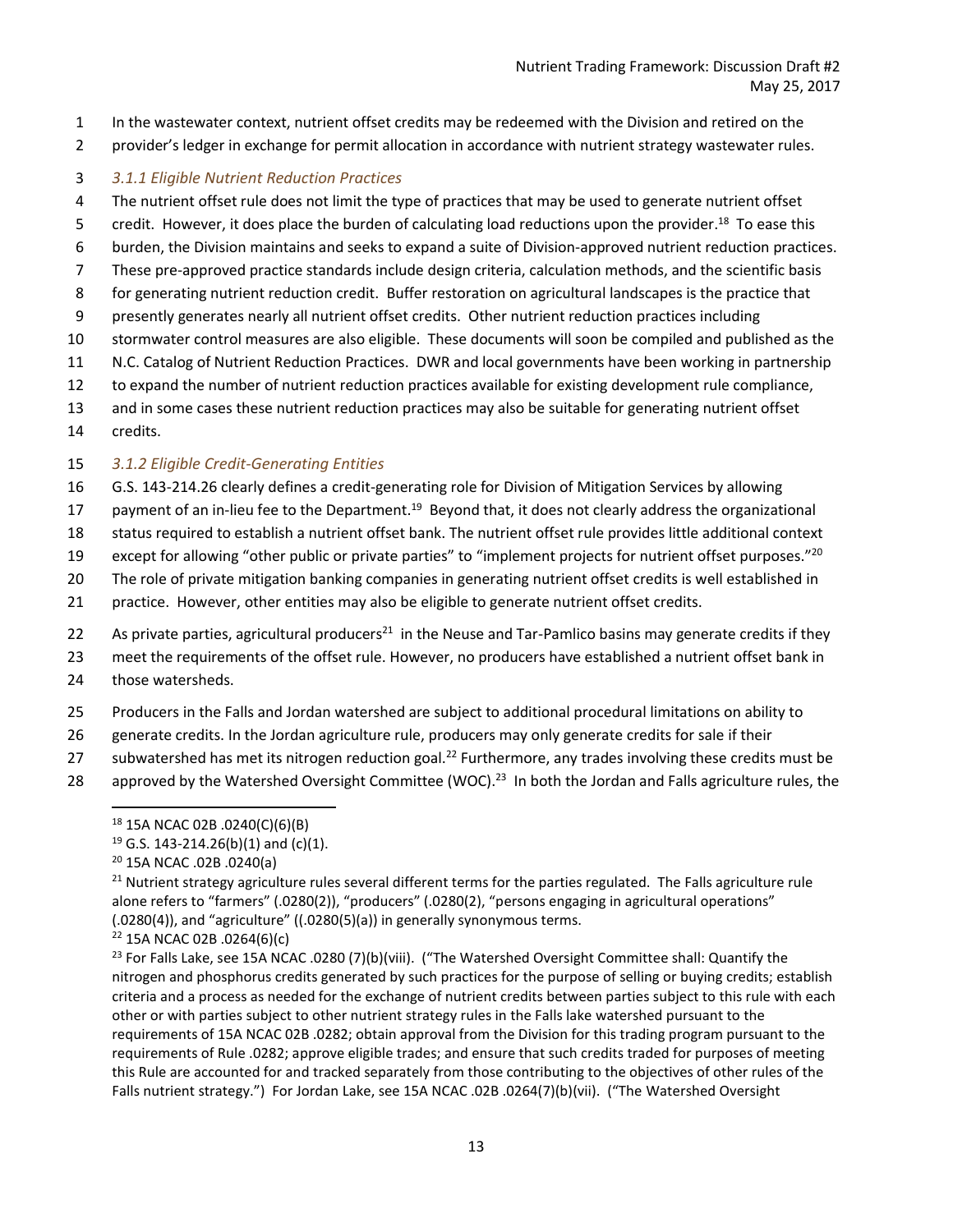- WOC is charged with several prerequisite duties before producers can trade credits with each other or other
- regulated parties, including quantification of nitrogen and phosphorus credits for nutrient reduction
- 3 practices, establishment of a process for trading credits to other regulated parties, and approval of trades.<sup>24</sup>
- The practical effect of these limitations is a de facto prohibition for producers generating credits in these
- watersheds at present because neither the Division nor the WOCs have investigated these issues in depth.
- When and if such issues are resolved, this guidance will be updated.
- Nutrient strategy agriculture rules do not restrict agricultural producers' ability to sell land or easements, and
- 8 the rule limitations described above only apply to the producers themselves. Property rights to riparian
- buffer areas are routinely transferred from farmers to private mitigation banking companies or DMS, where
- they are then used to generate credits through agricultural buffer restoration.
- Local governments, utilities, nonprofit institutions, and some state institutions other than DMS have
- expressed varying levels of interest in establishing nutrient offset banks. DWR's general interpretation of
- existing authorities does not preclude these entities from establishing a nutrient offset bank. Case specific
- legal determinations will be made during the drafting and evaluation of an applicable nutrient offset banking instrument.
- *3.1.3 Assigning nutrient offset credit*
- Nutrient offset credit will be awarded to any eligible entity that establishes a nutrient offset bank with the
- Division and otherwise complies with the requirements of 15A NCAC 02B .0240. The initial assignment of
- nutrient offset credits by DWR may not be split among entities, but nutrient offset credits may be traded
- among entities once they have been generated.
- <span id="page-14-0"></span>3.2 Provider to Developer Credit Transfer (New Development Rules)
- *Applicable basins: Neuse, Tar-Pamlico, Jordan, and Falls*
- Each nutrient strategy rule has provisions allowing developers to purchase nutrient offset credits in specific
- cases. In the Neuse and Tar-Pamlico rules, new development stormwater rules apply to developers in named
- counties and municipalities. In the Jordan and Falls rules, different rules or rule provisions govern private or
- local government development, road development by NCDOT, non-road development by NCDOT, and
- 27 development by other state and federal entities.<sup>25</sup>

- 28 North Carolina has a robust program of nutrient offset credit trading to facilitate compliance with new
- development regulations. Private providers and the N.C. Division of Mitigation Services routinely generate
- nutrient offset credits in accordance with 15A NCAC 02B .0240. To date, these credits are almost exclusively
- generated by agricultural riparian buffer restoration projects. Providers then sell nutrient offset credits to

Committee shall: Investigate and, if feasible, develop an accounting method to equate implementation of specific nitrogen-reducing practices on cropland or pastureland to reductions in nitrogen loading delivered to streams. Quantify the nitrogen credit generated by such practices for purposes of selling or buying credits. Establish criteria and a process as needed for the exchange of nitrogen credits between parties meeting the criteria of either Sub-Item (5)(b) or Sub-Item (6)(c) of this Rule with parties subject to or operating under other nutrient strategy rules in the Jordan watershed pursuant to the requirements of 15A NCAC 02B .0273. Approve eligible trades, and ensure that such practices are accounted for and tracked separately from those contributing to the goals of this Rule." 15A NCAC 02B .0280(7)(b)(vii)

<sup>&</sup>lt;sup>25</sup> For private development or local government development, in Falls see 15A NCAC 02B .0277 and in Jordan see 15A NCAC 02B .0265. For state and federal development, in Falls see 15A NCAC 02B .0281 and in Jordan see 15A NCAC 02B .0271.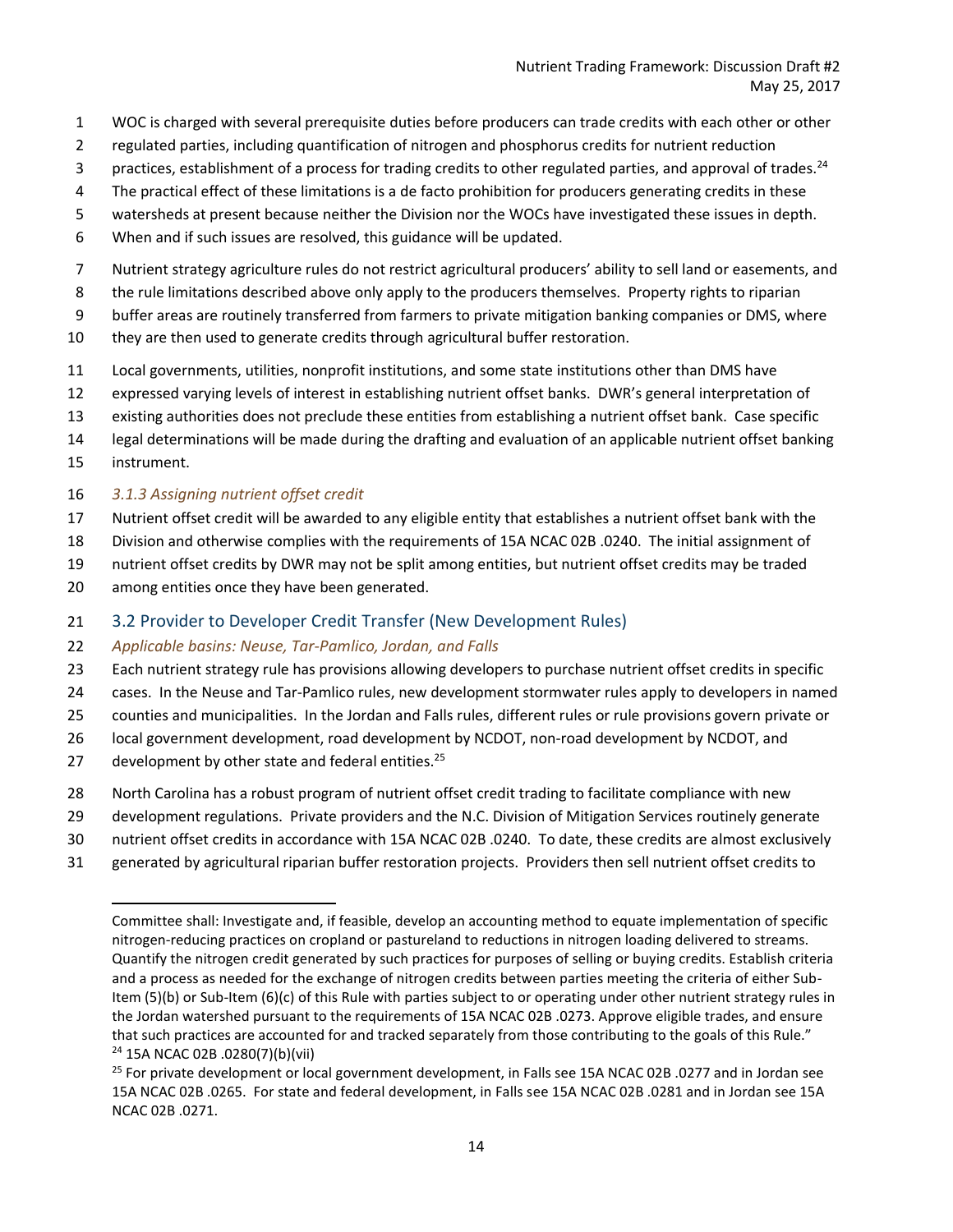- developers that cannot or choose not to meet the onsite nutrient loading targets contained in new
- development regulations. This type of trade is common to each of North Carolina's major nutrient strategies.
- Developers interested in obtaining nutrient offset credits from providers follow a predetermined and
- established process. If a developer determines that it is advantageous to seek nutrient offset credits for a
- new development project, the permitting authority (local government or state) will certify this need using a
- standard form. Developers may then contact any or all providers with nutrient offset banks serving their
- area. Nutrient offset credit prices are determined through negotiation between the developer and provider.
- If no nutrient offset credits are available from private providers, developers may seek to pay an established
- in-lieu fee to DMS to meet this regulatory requirement. DMS may either apply existing nutrient offset credits
- to this requirement or generate nutrient offset credits in accordance with the nutrient offset rule.
- Developers who are government entities, as that term is defined in G.S. 143-214.11, may seek nutrient offset
- 12 credits directly from either DMS or a private bank in no mandated order.<sup>26</sup> Government entities include all
- state and federal entities regulated by North Carolina's nutrient strategy rules as well as some local
- governments.
- The developer's purchase of credit or utilization of DMS's in lieu fee program constitutes a trade. Once the
- trade occurs, the nutrient offset provider issues a receipt of the transaction to the developer. The credit is
- deducted from the nutrient offset bank ledger and through this action the credits are effectively retired. The
- developer then provides proof of the nutrient offset purchase to the local government to satisfy the
- conditions of its development permit.
- <span id="page-15-0"></span>3.3 Provider to Local Government Credit Transfer (Existing Development Rules)
- *Applicable basins: Jordan and Falls*
- Nutrient offset credits may be purchased by local governments seeking to comply with existing development
- stormwater rules. These credits may be purchased from nutrient offset banks and/or from DMS as described
- by G.S. 143-214.26.
- Per existing development rules, compliance will be evaluated on an annual basis. Generally, for direct
- compliance with the rule, local governments will provide a summary of nutrient reduction practices and
- associated nutrient credits to DWR. If a local government anticipates an annual credit shortfall for existing
- development compliance, it must acquire nutrient offset credits prior to the end of its reporting year to
- remain in compliance. Nutrient offset credit purchases should be summarized as part of the local
- government's annual existing development report, with DWR verifying the transactions via the ledgers of the
- nutrient offset bank or DMS as applicable.

### <span id="page-15-1"></span>3.4 Provider to Wastewater Facilities Credit Transfer (Wastewater Rules)

#### *Applicable basins: Neuse, Tar-Pamlico, Jordan, and Falls*

- Offset transactions sought by wastewater facilities are governed by G.S. 143-214.26, applicable wastewater
- rules and the nutrient offset rule. Under the wastewater rules in the Neuse, Jordan and Falls watersheds,
- new and expanding wastewater facilities must first evaluate all practical alternatives to a surface water
- discharge and make reasonable efforts to obtain allocation from existing dischargers before seeking nutrient
- 38 offset credits generated from nonpoint sources.<sup>27</sup> Where those efforts prove unsuccessful, nutrient offset

<sup>&</sup>lt;sup>26</sup> G.S. 143-214.26

<sup>&</sup>lt;sup>27</sup> For Neuse, see 15A NCAC 02B .0234 7(a), 7(b), 8(a), 8(b). For Jordan, see 15A NCAC 02B .0270(7)(a)(1) and (8)(a)(i). For Falls, see 15A NCAC 02B .0279(8)(a)(i), (9)(a)(i).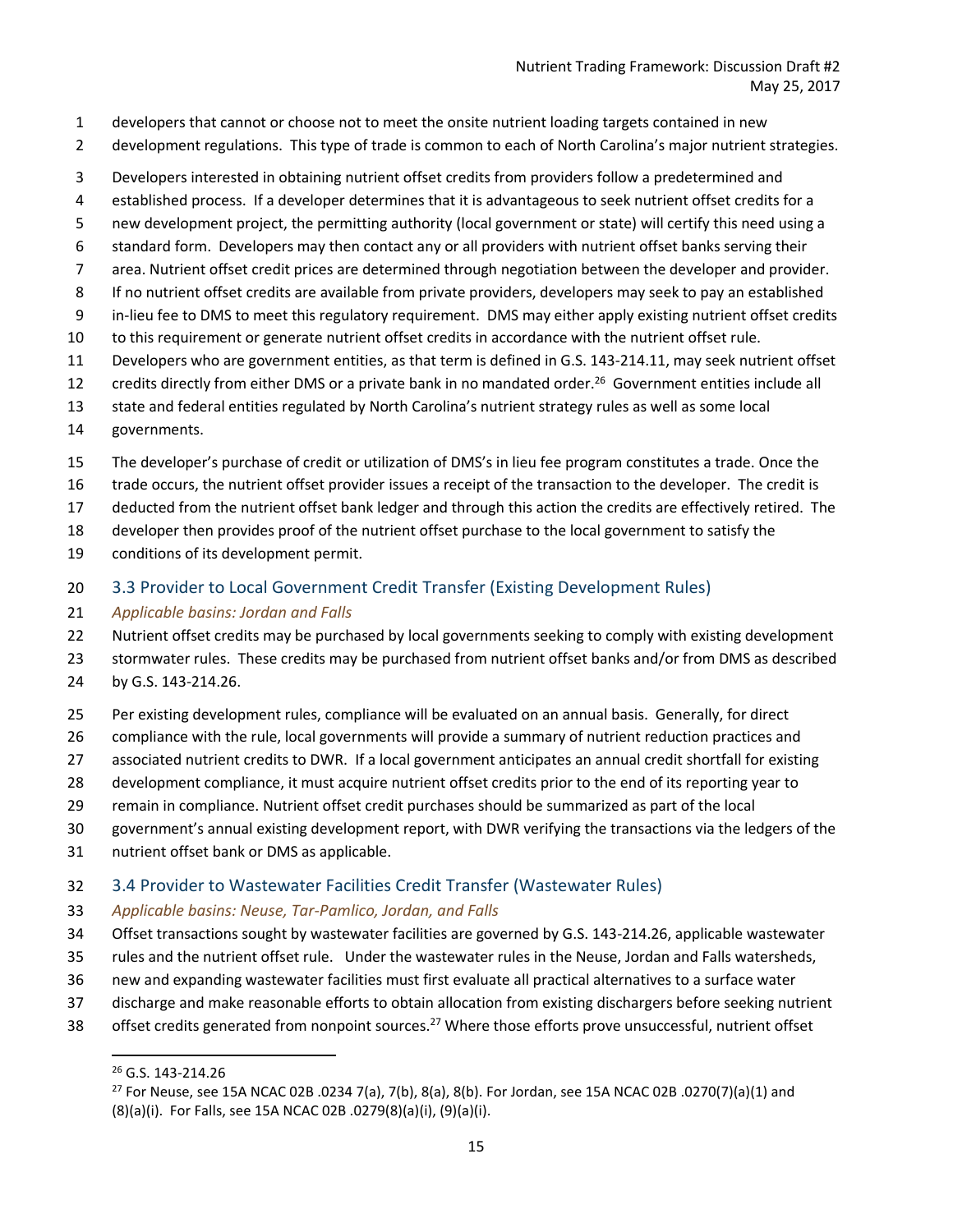- credits may then be purchased by wastewater facilities. The nutrient offset rule includes procedural
- requirements specific to wastewater dischargers that are analogous to the process for developers. To realize
- the benefits of a nutrient offset credit, facilities should work primarily through DWR's NPDES permitting
- branch. DWR will certify the need for credits, and the facility may then purchase credits from a nutrient
- offset credit provider. Once purchased, these credits may be used to justify a permit modification allowing
- for an increased nutrient loading cap in future years.
- In the Neuse River Basin, a succession of wastewater and nutrient offset rule amendments has led to a murky
- rule language that presently governs the acquisition and redemption of nutrient offset credits for wastewater
- rule compliance purposes. In this circumstance, "facilities may purchase a portion of the nonpoint source
- load allocation for a period of 30 years at a rate of 200 percent of the cost as set in 15A NCAC 02B .0240 to
- 11 implement practices designed to offset the loading created by the new facility."<sup>28</sup> While the nutrient offset
- 12 rule once contained reference to a specific cost rate for nonpoint source nutrient reduction practices, it now
- requires payment for credits at a rate negotiated between the provider and purchaser. The practical effect of
- this rule at the time it was written was to enforce a 2:1 point to nonpoint source trading ratio when
- purchasing nutrient offset credits for point source compliance. Clarifying language has been proposed for the
- Neuse wastewater rule.
- In Jordan and Falls watersheds, trading rules specific to each watershed exist in addition to the governing
- 18 authorities identified above.<sup>29</sup> For wastewater offsets, the trading rules heavily reference both the nutrient
- offset rule and the Falls and Jordan wastewater rules. Notably, both the trading and offset rule contain a
- 20 provision that "the party seeking to sell credits shall...quantify and account for relative uncertainties in the
- 21 reduction need estimates and excess loading reduction estimates."<sup>30</sup> However, in these watersheds no
- 22 specific point to nonpoint source trading ratio has been identified. To the extent nutrient offset credits are
- acquired for wastewater compliance purposes in these basins, the Division will work with both parties to
- 24 ensure these relative uncertainties are addressed.
- 25 In the Tar-Pamlico Basin, unlike the other watersheds, no specific rule exists to address wastewater facilities
- that are members of the Tar-Pamlico Basin Association (TPBA). As a legacy of being the first nutrient trading
- program developed in the state, their discharges are governed by a three-party agreement between TPBA,
- 28 DEQ, and the Department of Agriculture and Consumer Services.<sup>32</sup> The agreement has a self-contained
- nutrient offset program, in which TPBA may pay a specified rate of \$13.15/ lb. N to the N.C. Division of Soil
- and Water Conservation for the installation of cost-share practices in the event of nutrient cap exceedances.
- The agreement also contains a provision for the parties to develop an offset rate for phosphorus and update
- the payment rate for nitrogen over time based on a suite of considerations. It does not explicitly authorize
- the redemption of nutrient offset credits generated by the nutrient offset rule.

15A NCAC 02B .0234(7)(b) and (8)(d)

15A NCAC 02B .0273 (Jordan), 15A NCAC 02B .0282 (Falls)

15A NCAC 02B .0273(2)(d)(ii) (Jordan), 15A NCAC 02B .0282(2)(b)(i) (Falls)

 Section 2.2 provides a brief discussion of options that might be utilized to address "relative uncertainties" in accordance with federal law and guidance.

<sup>&</sup>lt;sup>32</sup> Tar-Pamlico Nutrient Sensitive Waters Implementation Strategy: Phase IV. July 9, 2015. Accessible at: [https://deq.nc.gov/about/divisions/water-resources/planning/nonpoint-source-management/nutrient](https://deq.nc.gov/about/divisions/water-resources/planning/nonpoint-source-management/nutrient-strategies/tar-pamlico)[strategies/tar-pamlico.](https://deq.nc.gov/about/divisions/water-resources/planning/nonpoint-source-management/nutrient-strategies/tar-pamlico)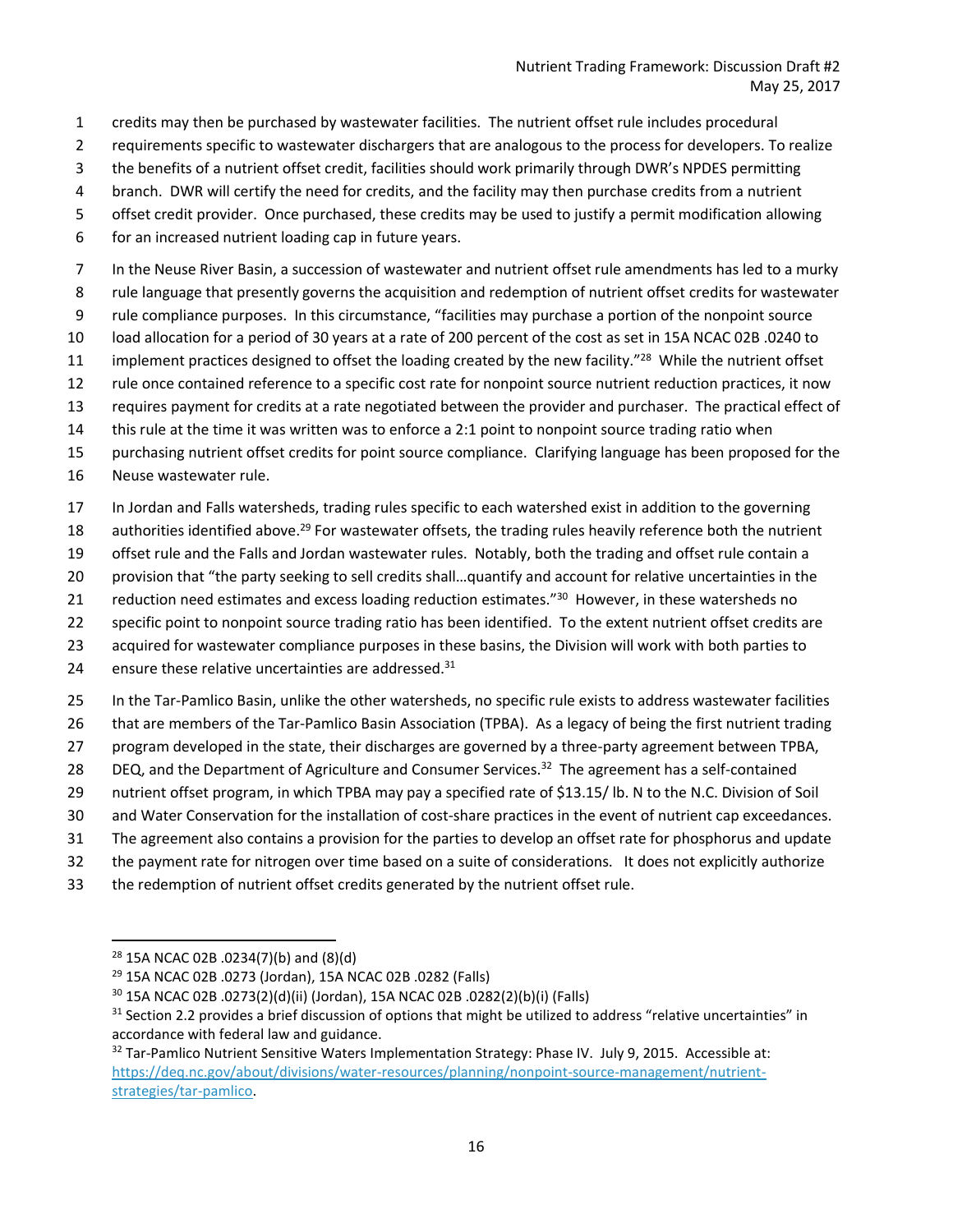- For non-association dischargers in the Tar-Pamlico basin, new or expanding facilities may generate allocation
- by "funding nonpoint source control programs approved by the Division of Water Quality" at a rate specified
- 3 in 15A NCAC 02B .0237 (\$29/kg or 13.15/lb).<sup>33</sup> This value was based on the installation of anaerobic lagoons
- as a nutrient reduction practice and its calculation included both a 200% uncertainty factor and a 10%
- 5 administrative cost.<sup>34</sup> In addition, this rate is subject to a 110% multiplier as directly provided in 15A NCAC
- 02B .0229. DWR has proposed modernizing this rule to allow all new and expanding dischargers in the Tar-
- Pamlico basin to acquire and utilize nutrient offset credits from private banks or the Division of Mitigation
- Services at prevailing market rates.

## <span id="page-17-0"></span>3.5 NPDES Permittee-Responsible Nutrient Offsets

## *Applicable basins: Neuse, Tar-Pamlico, Jordan, and Falls*

- As described in section 4.3, a wastewater discharger may purchase nutrient offset credits from a nutrient
- offset bank for wastewater compliance purposes. Representatives of wastewater treatment plants have also
- expressed interest in generating their own nutrient offset credits through nonpoint source nutrient reduction
- projects. Vertically-integrated, permittee-responsible nutrient offset projects have not yet been
- implemented for wastewater compliance purposes in North Carolina, owing in part to the existence of a
- robust nutrient offset credit market and a lack of historical demand from point sources. However, rules or
- guidance supporting this trading scenario are common nationwide.
- The nutrient offset rule, 15A NCAC 02B .0240, is designed to provide accountability and consistency in the
- creation and transaction of nutrient offset credits. When used to satisfy point source obligations, the
- requirements of the nutrient offset rule also provide confidence that credits generated and traded are
- compliant with the Clean Water Act and associated EPA policy and guidance. Such oversight is particularly
- important when a single party is generating nonpoint source credits, transacting them between rule domains,
- and redeeming them to assist with NPDES wastewater permit compliance.
- Local governments interested in this approach may coordinate with DWR's 401 and Buffer Permitting Branch
- to establish a nutrient offset bank as generally described in Chapter 3. Credits generated may be utilized to
- increase nutrient allocation limits contained in NPDES wastewater permits. Once generated, local
- governments may seek an NPDES nutrient permit allocation increase consistent with the credits generated.

## *Note: Applicability in Falls Lake*

- 29 In the Falls Lake watershed additional rule language applies to the permittee-responsible scenario. Originally
- envisioned to allow point source improvements to support existing development rule compliance, 15A NCAC
- 02B .0282(4) says "(4) Local governments have the option of combining their reduction needs from NPDES
- dischargers assigned allocations in 15A NCAC 02B .0279 and existing development as described in 15A NCAC
- 02B .0278 […] into one reduction and allocation requirement and meet them jointly." This language is
- generally consistent with a jurisdictional joint compliance approach.

15A NCAC 02B .0229

<sup>&</sup>lt;sup>34</sup> Tippett, John P. and Randall C. Dodd. Cost-Effectiveness of Agricultural BMPs for Nutrient Reduction in the Tar-Pamlico Basin. Research Triangle Institute. January 1995. "Our estimated cost-effectiveness range for the above scenario is from \$5 to \$21 per kilogram of nitrogen reduced (Table ES-1). To estimate a single trading value, NCDEM multiplied the median of this range (\$13/kg N) by a safety factor of 2 and then added at 10% administrative cost. The resulting figure was \$28.60, which was rounded to \$29/kg N." (pg. 76).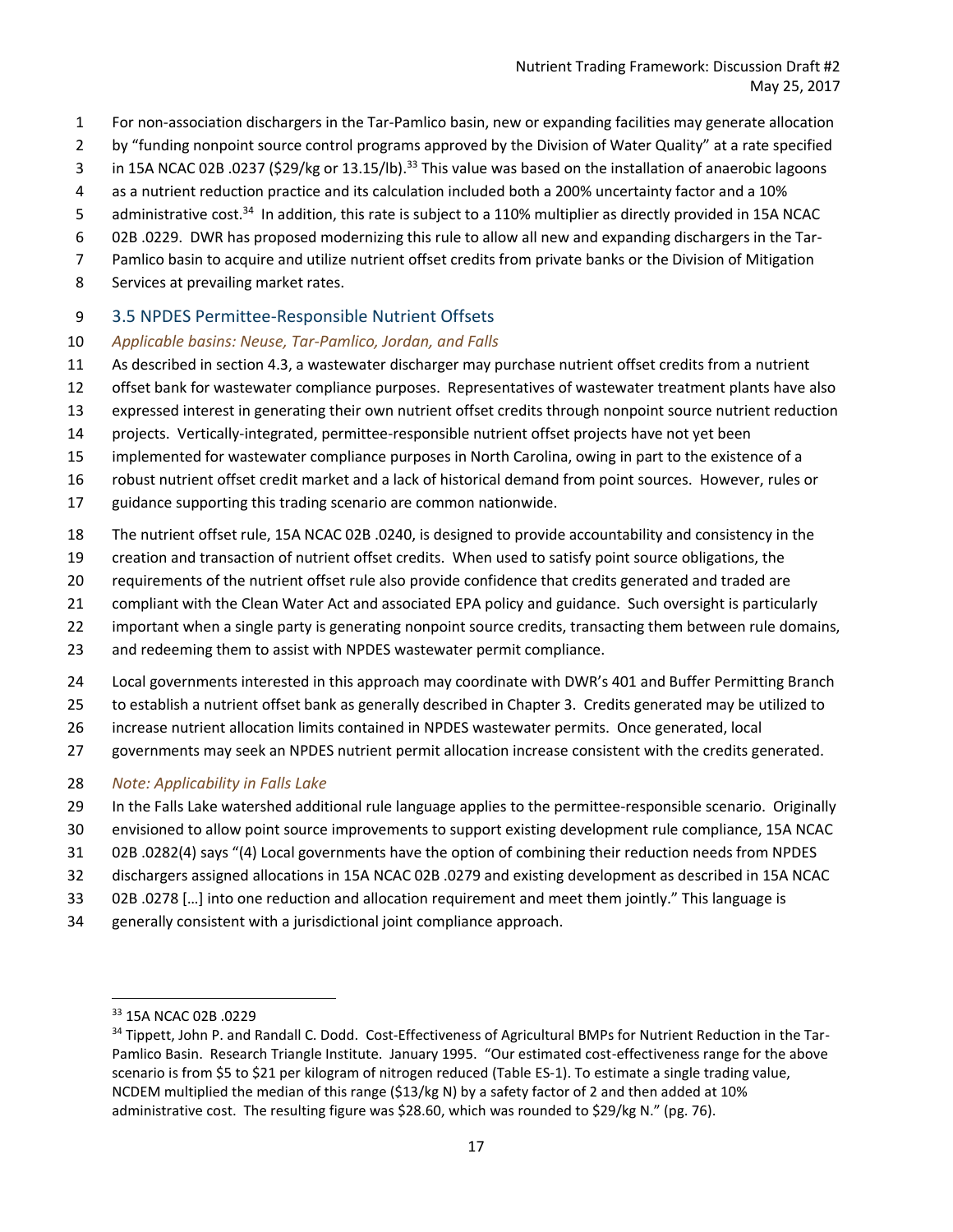- Unfortunately, if used to justify wastewater permit exceedances, this provision potentially conflicts with key
- elements of the Clean Water Act and EPA's trading policy and guidance. First, it does not include PS: NPS
- trading ratios to account for the relative uncertainty of nonpoint source reductions. Second, DWR's oversight
- of the existing development rule is unlikely to entail a project-by-project review of nutrient reduction
- projects installed by local governments for direct compliance purposes.
- A trading ratio and a higher level of project oversight, both of which would be generally consistent with the
- generation of nutrient offset credits, is much more likely to comply with Clean Water Act requirements.
- While local governments in the Falls Lake watershed may indeed merge their stormwater and wastewater
- obligations, in cases where an NPDES permitted wastewater facility is expected to discharge more nutrients
- than permitted, local governments should proactively plan to generate nutrient offset credits and increase
- their nutrient allocations to remain in compliance with state and federal NPDES permit requirements.
- Practically, DWR notes that Falls WWTFs are discharging well below their stage I limits and the
- implementation of the Falls existing development rule is in early stages. It is difficult to project a near-term
- scenario in which a Falls WWTF will be reliant on NPS credits. Pursuant to S.L. 2016-94, the Falls Lake rules
- will be amended and readopted before stage II limits take effect. Therefore, the planned rules readoption
- process for the Falls Lake watershed provides an opportunity to better harmonize state and federal
- authorities in this area.

### <span id="page-18-0"></span>3.6 Agricultural Producers as Providers

- As described in Section 3.1.2, the generation and transfer of nutrient offset credits by agricultural producers
- is subject to various regulatory restrictions in North Carolina's nutrient strategies. However, if producers
- comply with the standards of their applicable agriculture rule and the nutrient offset rule, they may trade
- credits with other parties as described in the sections above without further limitation.
- This section is not intended to address circumstances under which a local government might properly
- generate compliance credit for existing development rules on agricultural land. At this time, the Division
- views this issue as direct compliance with existing development rules and not as a nutrient offset credit
- trade. The ultimate resolution of this separate issue and the format in which guidance will be provided
- 27 remain a point of discussion with potentially interested parties.

## <span id="page-18-1"></span>3.7 Summary of Nutrient Offset Trading Options

- The table below offers a summary of nutrient offset trading options in North Carolina's nutrient strategy
- watersheds for general reference purposes. If inconsistencies arise between this table and applicable laws,
- regulations, or written guidance, those latter sources shall govern and control.
-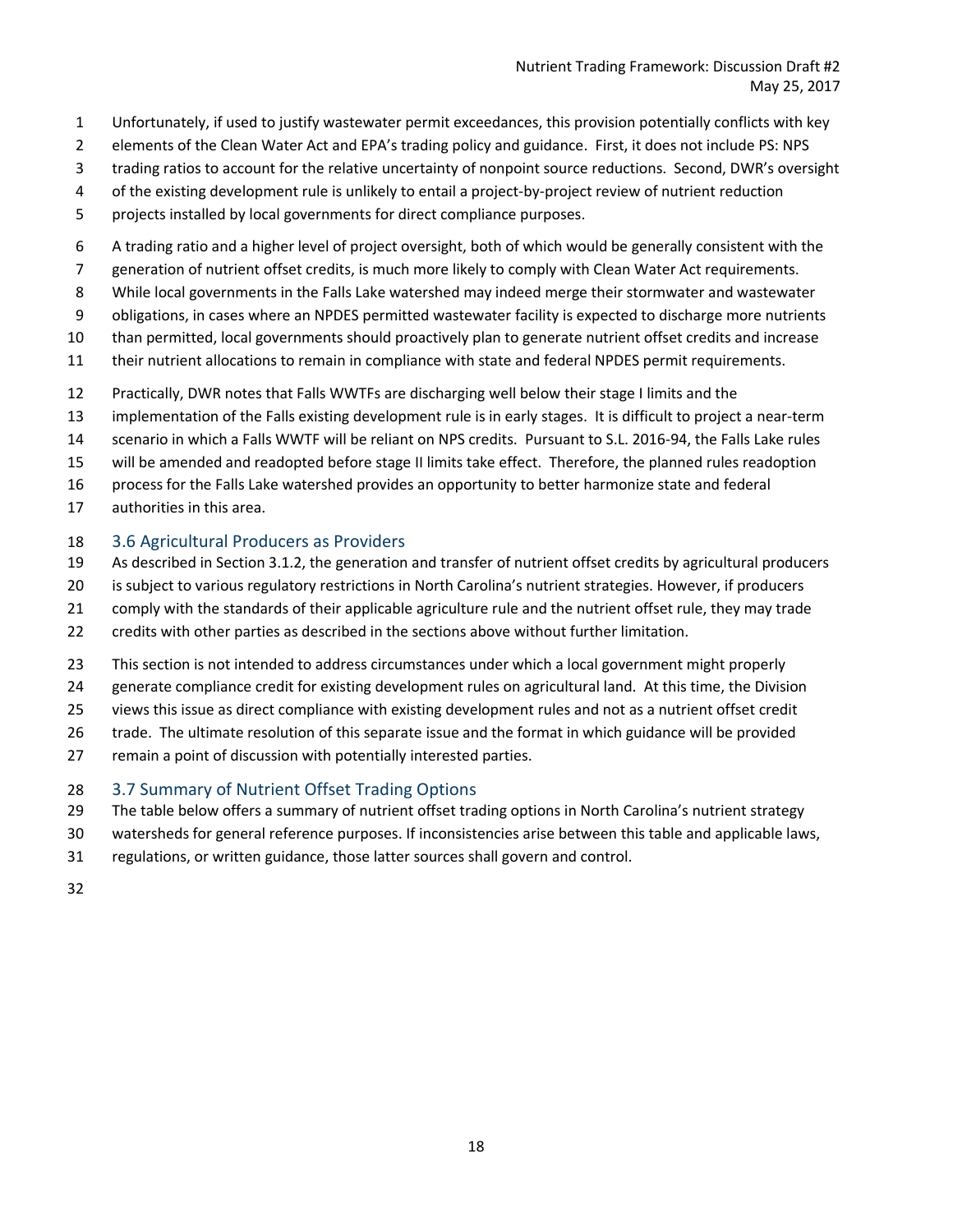#### 1 **TABLE 2: SUMMARY OF NUTRIENT OFFSET TRADINGOPTIONS**

|               |                                                        | Seller/Credit Surplus |                  |                  |                           |                   |
|---------------|--------------------------------------------------------|-----------------------|------------------|------------------|---------------------------|-------------------|
|               |                                                        | Nutrient              | Developer        | Governmental     | Wastewater                | Agricultural      |
|               |                                                        | Offset Bank           | (Private or      | Entity for       | <b>Treatment Facility</b> | Producer          |
|               |                                                        |                       | Governmental     | Existing         |                           |                   |
|               |                                                        |                       | except NCDOT)    | Development)     |                           |                   |
|               | <b>Nutrient Offset Bank</b>                            | NA <sup>1</sup>       | NA <sup>1</sup>  | NA <sup>1</sup>  | NA <sup>1</sup>           | NA <sup>1</sup>   |
| Needed        | Developer (Private or<br>Governmental except<br>NCDOT) | 3.2                   | 3.2 <sup>2</sup> | 3.2 <sup>2</sup> | $3.2^{2,4}$               | $3.2^2$           |
| Buyer/Credits | Governmental Entity<br>for Existing<br>Development)    | 3.3                   | 3.3 <sup>2</sup> | 3.3 <sup>2</sup> | $3.3^{2,4}$               | $3.3^{2,5}$       |
|               | Wastewater<br><b>Treatment Facility</b>                | 3.4                   | 3.4 <sup>2</sup> | $3.4^{2}$        | $3.4^{2,4}$               | $3.3^{2}$         |
|               | Agricultural Producer                                  | NA <sup>3</sup>       | NA <sup>3</sup>  | NA <sup>3</sup>  | NA <sup>4</sup>           | NA <sup>2,4</sup> |

2

3 1- Nutrient offset credits must be purchased by a regulated party and nutrient offset banks have no 4 regulatory nutrient reduction requirements.

5 2- Seller would be required to establish a nutrient offset bank to sell or transfer nutrient offset credits.

6 3- No individual agricultural producer is required to comply with the agriculture rule and therefore no 7 nutrient offset credits should be purchased.

8 4- Nutrient offset credits could theoretically be generated by wastewater treatment facilities, but there 9 is presently limited interest in this option and no practice standard presently exists.

10

11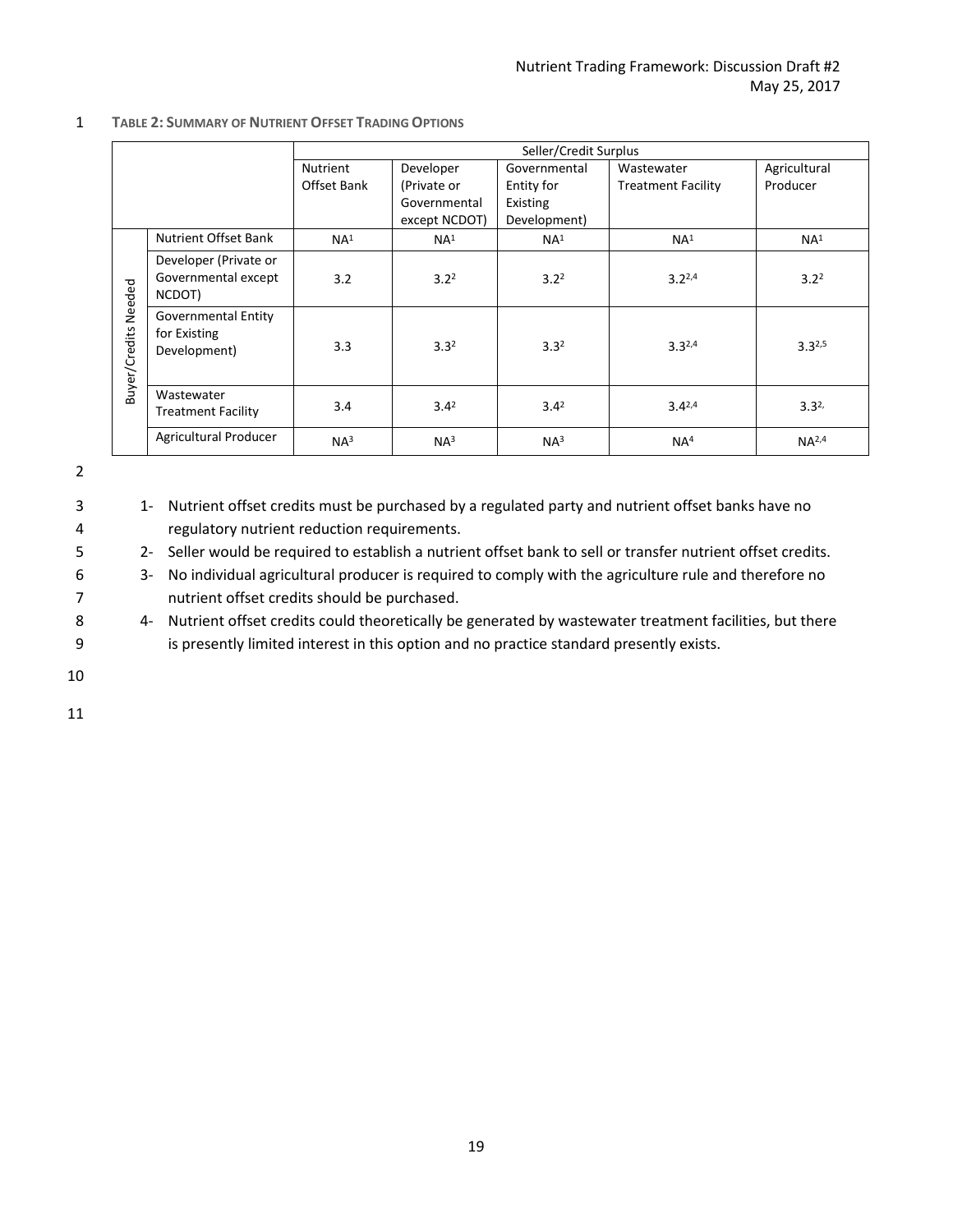# <span id="page-20-0"></span>Chapter 4: Nutrient Allocation Trading

## <span id="page-20-1"></span>4.1 Nutrient Allocation Trading Overview

#### *Applicable basins: Statewide with conditions*

- Nutrient allocation trading among point sources is generally authorized by the EPA in accordance with the
- Clean Water Act. Specific authorities are further described further in EPA's 2003 Water Quality Trading Policy
- and in its 2009 Water Quality Trading Toolkit for Permit Writers. In accordance with a Memorandum of
- Agreement with EPA, North Carolina administers the NPDES permitting program and in this role will review
- any proposed nutrient allocation trades conducted via permit. An example of this type of trading can be
- found among wastewater treatment facilities subject to the Lake Wylie TMDL.
- A specific state wastewater rule is not necessary to allow such allocation trades to occur through mutual
- 11 major permit modifications.<sup>35</sup> Nutrient strategy wastewater rules, which are currently in place for Neuse,
- Jordan and Falls watersheds, also provide additional compliance options for the dischargers subject to a
- nutrient strategy, including the option for joint compliance discussed in Chapter 5. A joint compliance
- approach allows facilities to trade allocation without a permit modification. In contrast, this chapter
- describes state-regulated nutrient allocation trading requiring a permit modification.

#### <span id="page-20-2"></span>4.2 Nutrient Allocation Trading Requirements

- The following general elements are necessary to support a point source allocation trade. More information
- may be requested or additional conditions may be required to ensure allocation trades are consistent with
- federal and state authorities.

#### *4.2.1 Contractual Trading Agreement*

- Before a trade can occur, the trading parties should provide documentation to DWR that they intend to trade
- allocation. A bilateral contractual trading agreement will, at minimum, state the quantity and type of
- allocation being traded (nitrogen, phosphorus, flow). Such an agreement should be conditioned on a
- successful permit modification for both parties.

#### *4.2.2 Nutrient Allocation*

- The facility that is selling or leasing nutrient allocation must have an existing nutrient allocation. It must also
- demonstrate that after the allocation is reduced, it will be able to perform within its reduced nutrient limits.
- The facility seeking to secure this allocation may be an existing source seeking to expand its allocation, or it
- may be a new source seeking to acquire nutrient allocation for the first time.

### *4.2.3 Common Watershed*

- Facilities seeking to trade nutrient allocation must each share a common watershed. Typically, a nutrient
- allocation originates because a downstream waterbody has been designated as impaired for a nutrient-
- related parameter or the segments within a watershed have received a "nutrient sensitive waters"
- designation. To date in North Carolina, only the more comprehensive nutrient strategies Neuse, Tar,
- Jordan, and Falls have led to establishment of nutrient allocations by the state and thus the ability to trade
- allocation. At minimum, point sources must share the same river basin as identified by a 6-digit hydrologic
- unit code (HUC). However, in some cases a smaller watershed area may have been identified by nutrient

 $\overline{a}$  A general description of the NPDES wastewater permitting process is provided online by the Division at: [https://deq.nc.gov/about/divisions/water-resources/water-resources-permits/wastewater-branch/npdes](https://deq.nc.gov/about/divisions/water-resources/water-resources-permits/wastewater-branch/npdes-wastewater/permitting-process#Permit_Modifications)[wastewater/permitting-process#Permit\\_Modifications.](https://deq.nc.gov/about/divisions/water-resources/water-resources-permits/wastewater-branch/npdes-wastewater/permitting-process#Permit_Modifications)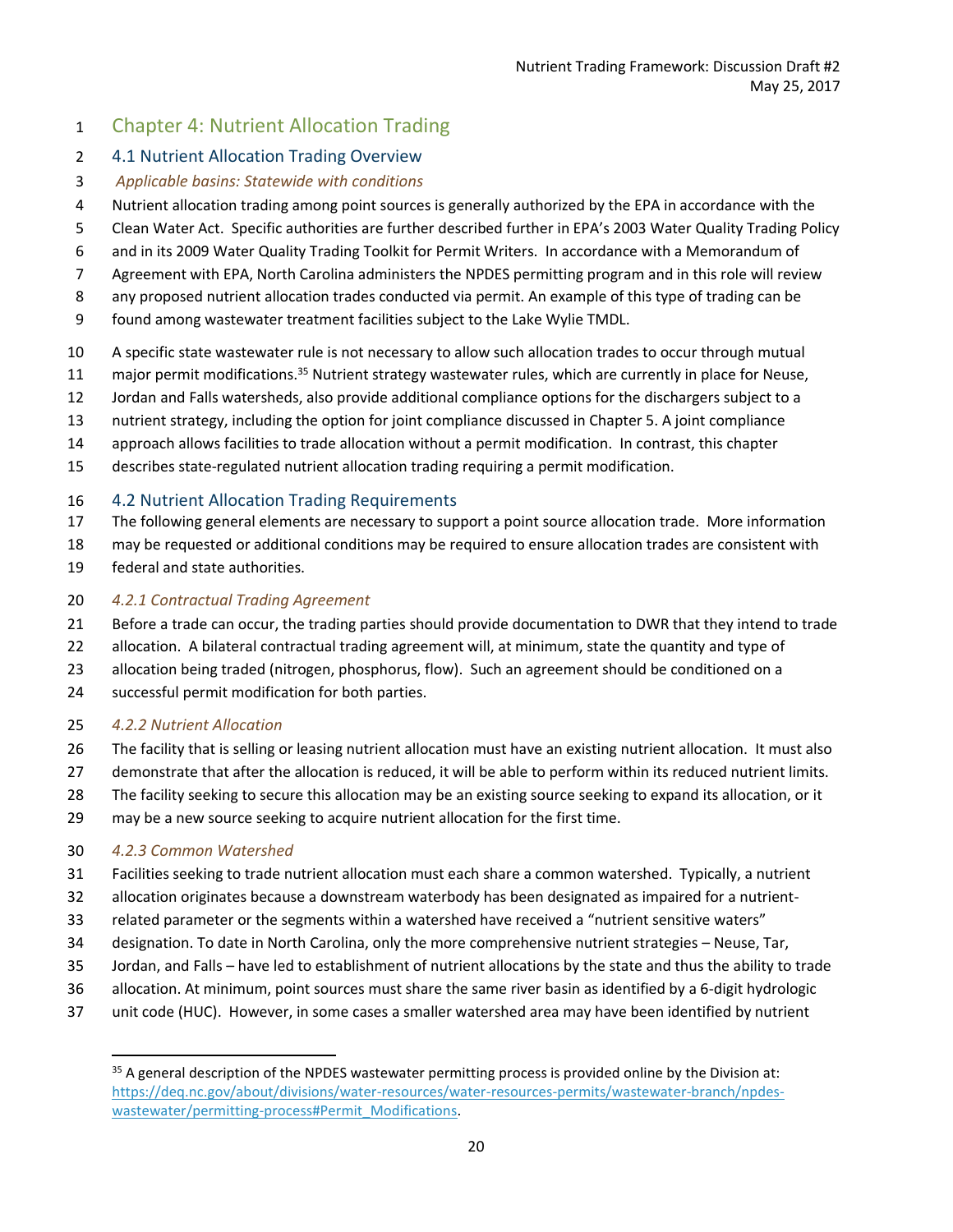- strategy rules. The Falls Lake and Jordan Lake watersheds are each examples of smaller watersheds, and
- even within those watersheds specific geographic limitations have been identified for trading.
- *4.2.4 Hotspot Evaluation*
- Allocation trades will be reviewed by DWR staff to ensure they do not create an undue risk for localized
- water quality impacts in the affected streams or downstream waters. Impoundments between a point
- source discharge location and a water body with a nutrient-related impairment, TMDL or TMDL alternatives
- may be particularly susceptible to the formation of nutrient hotspots.

## *4.2.5 Application of Trading Ratios*

- Trading ratios must be applied to an allocation trade to ensure the trade does not result in any additional
- nutrient loading to an impaired water body or a water body subject to a TMDL or TMDL alternative. If
- applicable, transport factors will be applied to the allocations of both buying and selling facilities.
- Uncertainty or point to nonpoint source trading ratios are not necessary for allocation trades. If a
- downstream facility is selling allocation to an upstream facility, an allocation trade may result in a net
- increase in total point source end-of-pipe nutrient discharges within a watershed. Such an increase is
- allowable so long as the to-lake or to-stream loading remains neutral.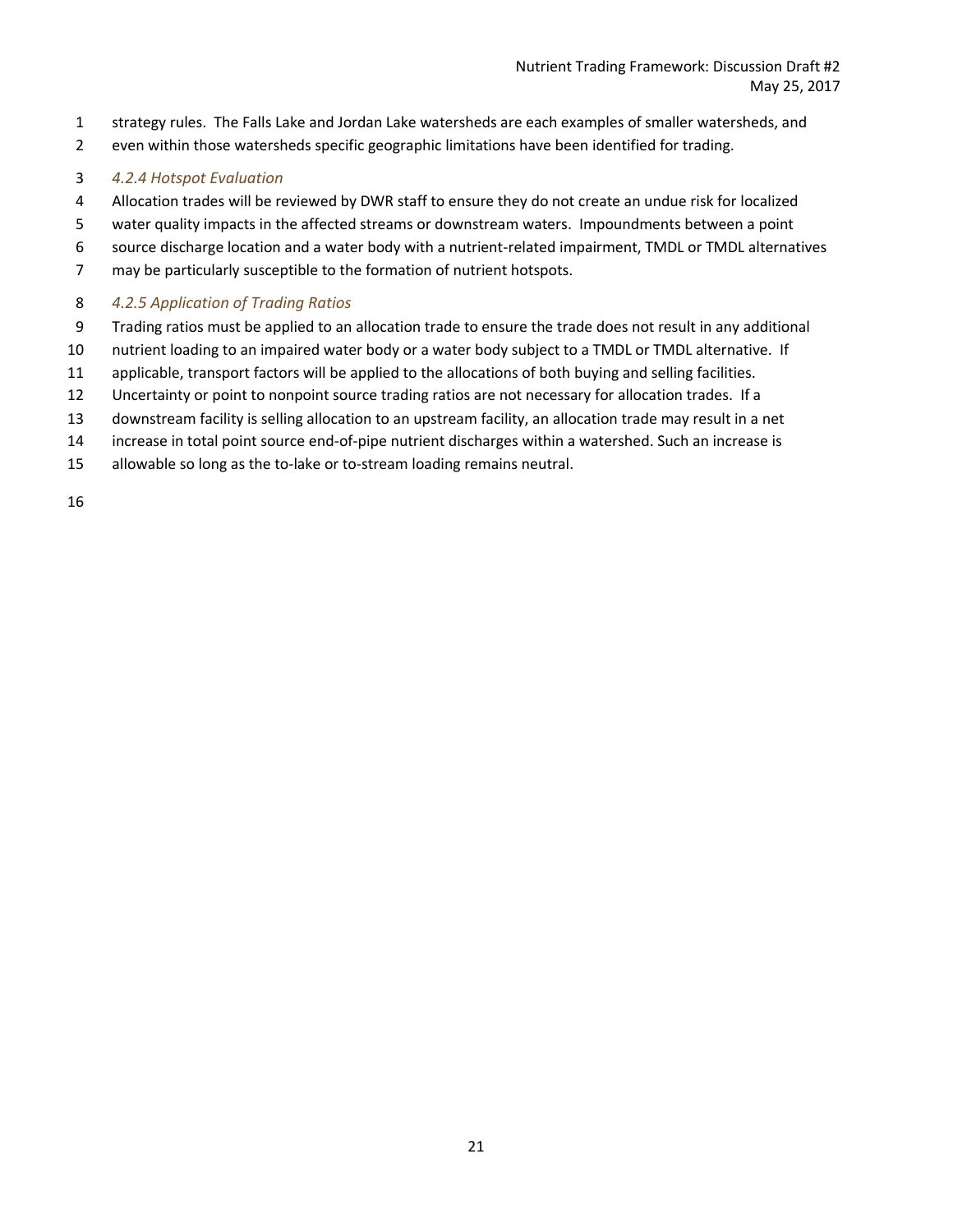# <span id="page-22-0"></span>Chapter 5: Joint Compliance

#### <span id="page-22-1"></span>5.1 Joint Compliance Overview

- In addition to utilizing traded nutrient credits, North Carolina's nutrient strategies have long provided
- mechanisms for **joint compliance** among a group of regulated entities. Wastewater nutrient rules provide an
- option for group compliance, including the aforementioned group (or "bubble") permit issued for all facilities
- 6 participating in a wastewater compliance association.<sup>36</sup> North Carolina's existing development regulations
- also allow local governments to group together to meet existing development obligations within the same
- 8 subwatershed.<sup>37</sup> Because each of these joint compliance options allow multiple regulated parties to merge
- regulatory requirements and meet them together, this option may be more specifically referred to as **group**
- **compliance**.
- The Falls Lake rules also allow an individual local government to combine its wastewater and existing
- 12 development obligations and jointly meet them within its jurisdiction.<sup>38</sup> This joint compliance option,
- resulting from the merging of regulatory requirements from two distinct domains, is hereafter referred to
- more specifically as **jurisdictional compliance**.
- To use a well-established analogy, these joint compliance arrangements can be thought of as "bubbles"
- within which compliance must be achieved. In each joint compliance scenario described, compliance can be
- demonstrated to state regulators without the need to trade nutrient offset credits. The state's interest is
- primarily focused on ensuring that the terms of joint compliance are met, with little oversight regarding the
- terms of any transactions that occur within the bubble.
- A basic premise underlying the bubble concept is the idea that individual nutrient reduction requirements,
- when grouped together, are additive. Therefore, an entity regulated with a single nutrient reduction
- requirement in any domain must choose to belong to one and only one compliance bubble with respect to
- that requirement. For example, a single local government's wastewater facility could be part of a
- wastewater compliance association or it could elect to support jurisdictional compliance. However, the
- facility may not do both. To provide a different example, a single local government may be a party to a
- wastewater compliance association and an existing development group compliance association because it
- has two load reduction (or allocation) assignments under two different regulated domains and would be
- keeping them separate. However, this arrangement would foreclose a jurisdictional compliance approach.
- Finally, cases may arise where a single entity has multiple requirements under spatially overlapping nutrient
- strategies (Falls and Neuse presently). In such cases, each distinct requirement could be applied to a joint
- compliance bubble for each strategy.

<sup>&</sup>lt;sup>36</sup> For a Falls Lake example, see 15A NCAC .0279(11).

<sup>&</sup>lt;sup>37</sup> For a Falls Lake example, see 15A NCAC .0278(6) ("A municipality shall have the option of working with the county or counties in which it falls, or with another municipality or municipalities within the same subwatershed, to jointly meet the loading targets from all lands within their combined jurisdictions within a subwatershed.") <sup>38</sup> For a Falls Lake example, see 15A NCAC .0282(4) ("Local governments have the option of combining their reduction needs from NPDES dischargers assigned allocations in 15A NCAC 02B .0279 and existing development as described in 15A NCAC 02B .0278, including loads from properly functioning and malfunctioning septic systems and discharging sand filters, into one reduction and allocation requirement and meet them jointly.")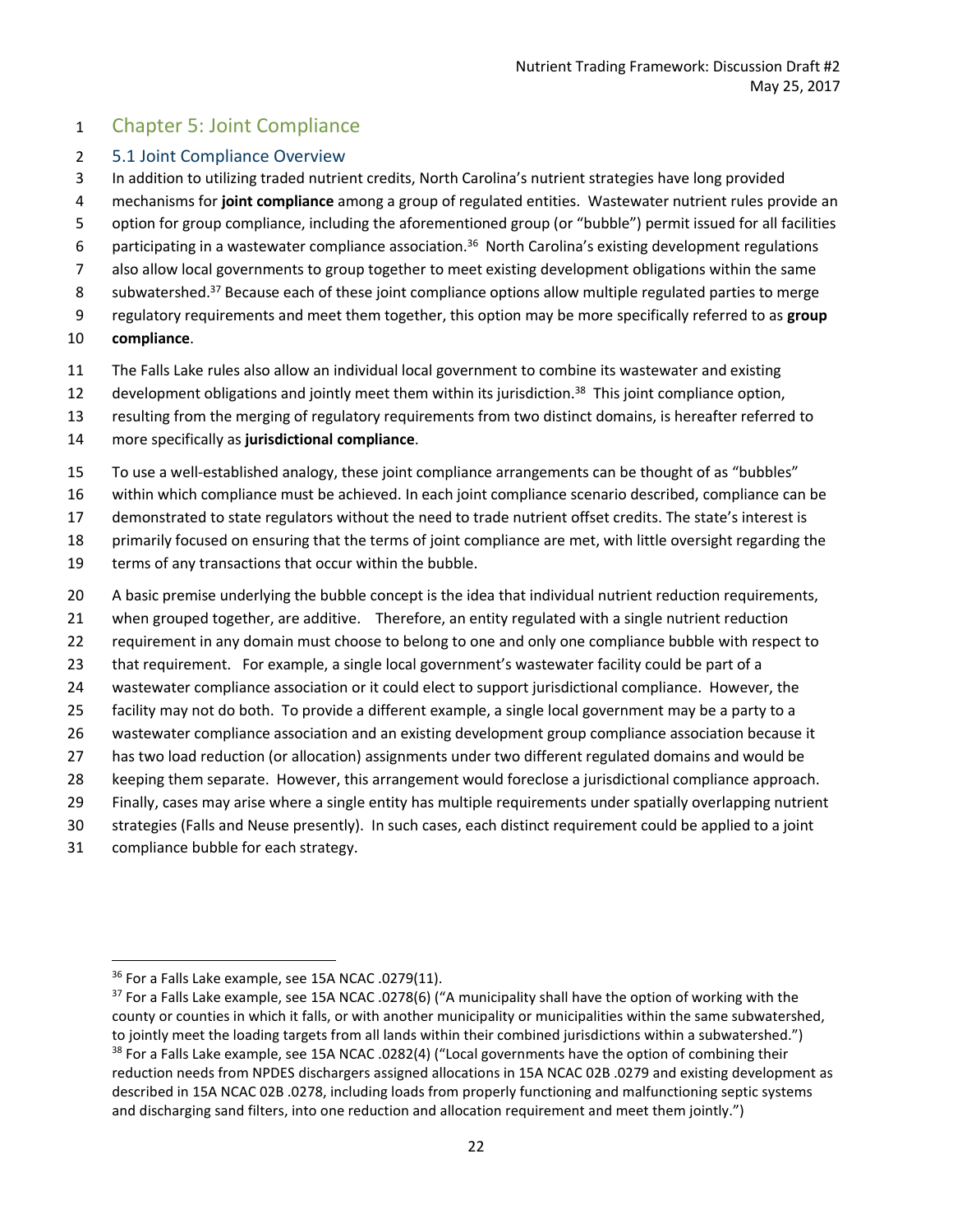#### <span id="page-23-0"></span>5.2 Point Source Group Compliance

#### *Applicable basins: Neuse, Tar-Pamlico, Jordan, and Falls*

- Wastewater treatment facilities in the comprehensive nutrient strategy basins have nutrient limits in their
- NPDES permits. Each of these four nutrient strategies also allows multiple wastewater facilities to form an
- association and jointly comply with their total nutrient limit. At the time of this draft, compliance associations
- have formed in the Neuse, Tar-Pamlico, and Jordan watersheds. Each association also has its own group
- permit. So long as all dischargers under an association's bubble permit are collectively in compliance,
- nutrient permit limits for individual facilities do not apply. The benefit of this bubble arrangement is that
- individual facilities may exceed their limits without penalty so long as the group collectively does not.
- However, if the group does not meet its limit, then individually exceeding facilities are noncompliant and
- subject to enforcement.
- Within an association, nutrient allocation trading occurs contractually between facilities and/or the
- association. Members can "informally" trade allocation through "leases" or "sales," depending on duration.
- These are not subject to formal state involvement or oversight. These allocation trades reflect self-
- enforcement policies of the association, which are structured to prevent the economic free rider problem.
- However, if the association exceeds the group limit, the individual limits in the group permit, which do not
- reflect these informal agreements, would be in effect and subject to enforcement. For leases or sales to be
- effect for compliance purposes, the facilities must agree to formally transfer the allocation and then obtain
- permit modifications that reflect the transfer.

### <span id="page-23-1"></span>5.3 Existing Development Group Compliance

#### *Applicable basins: Jordan and Falls*

- Local governments seeking to meet existing development rules are provided with an option in the Jordan and
- Falls nutrient strategies to establish a compliance bubble with other local governments within the same
- 24 subwatershed.<sup>39</sup> Unlike point source group compliance, these rules have not yet reached a point of
- implementation resulting in the pursuit of this option, thus it is untested and somewhat lean on ground rules.
- To exercise this option, local governments seeking to utilize this procedure will be asked to provide notice to
- the Division in their local existing development programs and through annual reporting. A local government
- may not enter or leave a compliance bubble in the middle of a reporting year; any changes in status should
- take effect for the following reporting year. To ensure joint compliance arrangements are clearly established
- among all regulated entities and to ensure the Division can adequately assess compliance with existing
- development rules, a copy of all supporting contractual or organizational provisions underpinning this
- arrangement should be provided to DWR.

- State and Federal entities with existing development requirements may also participate in a group
- 34 compliance approach with one another or with other local government entities. $40^{\circ}$

For Falls, see 15A NCAC 02B .0278(6). For Jordan, see 15A NCAC 02B .0266(10)(a).

For Falls, see 15A NCAC 02B .0281(8). For Jordan, see 15A NCAC 02B .0271(5)(b)(vi).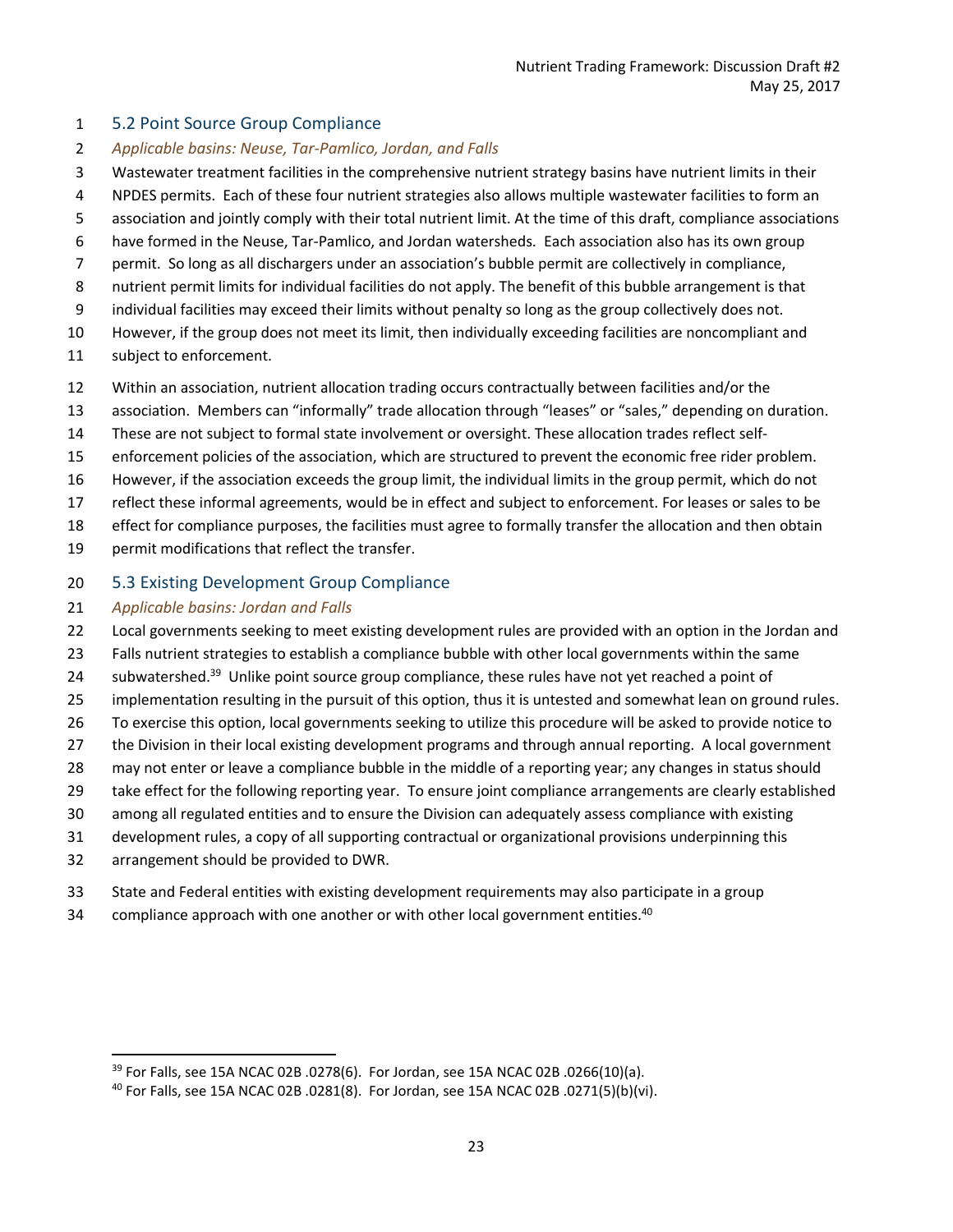## <span id="page-24-0"></span>1 5.4 Jurisdictional Compliance (Wastewater Overtreatment).

- 2 *Applicable basins: Falls*
- 3 Pursuant to the Falls Lake strategy, an individual local government that has both wastewater and existing
- 4 development nutrient reduction obligations may combine them and meet them jointly.<sup>41</sup> As with group
- 5 compliance, this option has not yet been pursued by the Falls communities. If a local government intends to
- 6 utilize wastewater overtreatment to assist with its existing development obligations, it should notify the
- 7 Division through its local existing development program and/or annual progress reports. Nutrient reduction
- 8 credit from wastewater overtreatment may be reported along with other nutrient reduction practices for
- 9 annual compliance purposes.

### <span id="page-24-1"></span>10 5.5 Combining Existing Development Group and Jurisdictional Compliance Options

#### 11 *Applicable basins: Falls*

- 12 Local governments with wastewater facilities in this watershed have multiple joint compliance options as
- 13 described above. While not explicitly authorized in rule, DWR interprets that the provisions referenced in
- 14 sections 5.3 and 5.4 may be utilized together create a single joint compliance bubble. This is most likely to
- 15 occur if a local government with a high-performing wastewater treatment plant chooses to merge its
- 16 wastewater and existing development obligations and also partner with other local governments seeking to
- 17 meet existing development requirements within its watershed. The provisions governing section 5.3 are also
- 18 applicable in this context.

#### <span id="page-24-2"></span>19 5.6 Summary of Joint Compliance Options

- 20 The table below offers a summary of joint compliance options in North Carolina's nutrient strategy
- 21 watersheds for general reference purposes. If inconsistencies arise between this table and applicable laws,
- 22 regulations, or written guidance, those latter sources shall govern and control.
- 23 **TABLE 3: SUMMARY OF JOINT COMPLIANCE OPTIONS**

|                |                | <b>Credit Surplus</b>     |                           |                            |  |  |
|----------------|----------------|---------------------------|---------------------------|----------------------------|--|--|
|                |                | Wastewater                | Wastewater                | <b>Governmental Entity</b> |  |  |
|                |                | <b>Treatment Facility</b> | <b>Treatment Facility</b> | (for Existing)             |  |  |
|                |                | (Association member)      | (unaffiliated)            | Development)               |  |  |
|                | Wastewater     |                           |                           |                            |  |  |
|                | Treatment      |                           | NA.                       | NA.                        |  |  |
|                | Facility       | 5.2                       |                           |                            |  |  |
|                | (Association   |                           |                           |                            |  |  |
|                | member)        |                           |                           |                            |  |  |
| Credits Needed | Wastewater     |                           |                           |                            |  |  |
|                | Treatment      | <b>NA</b>                 | NA.                       | NA, but see 3.5            |  |  |
|                | Facility       |                           |                           |                            |  |  |
|                | (unaffiliated) |                           |                           |                            |  |  |
|                | Governmental   |                           |                           |                            |  |  |
|                | Entity (for    | <b>NA</b>                 | 5.4                       | 5.3                        |  |  |
|                | Existing       |                           |                           |                            |  |  |
|                | Development)   |                           |                           |                            |  |  |

24

<sup>41</sup> 15A NCAC 02B .0282. "Local governments have the option of combining their reduction needs from NPDES dischargers assigned allocations in 15A NCAC 02B .0279 and existing development as described in 15A NCAC 02B .0278, including loads from properly functioning and malfunctioning septic systems and discharging sand filters, into one reduction and allocation requirement and meet them jointly."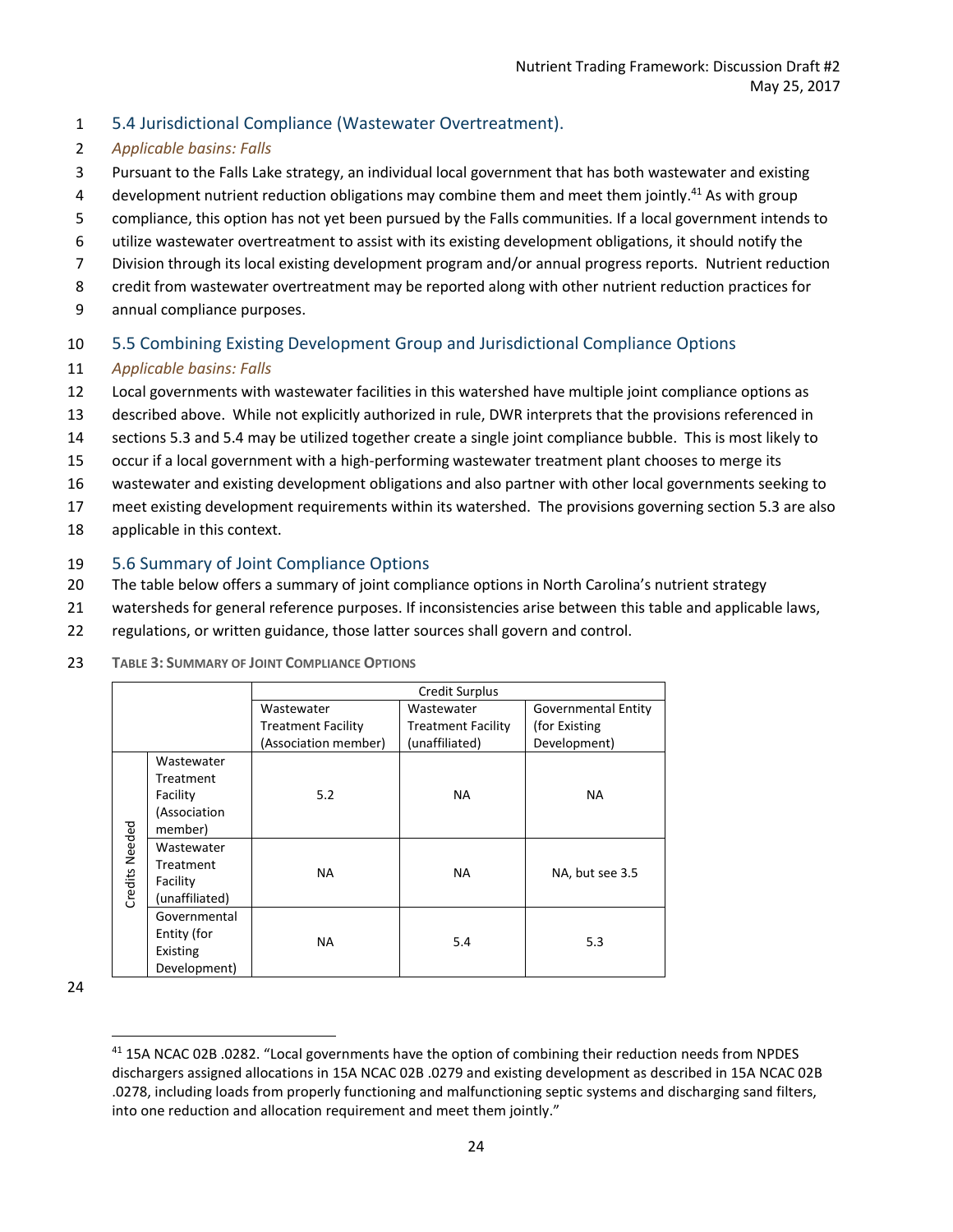- 1
- 2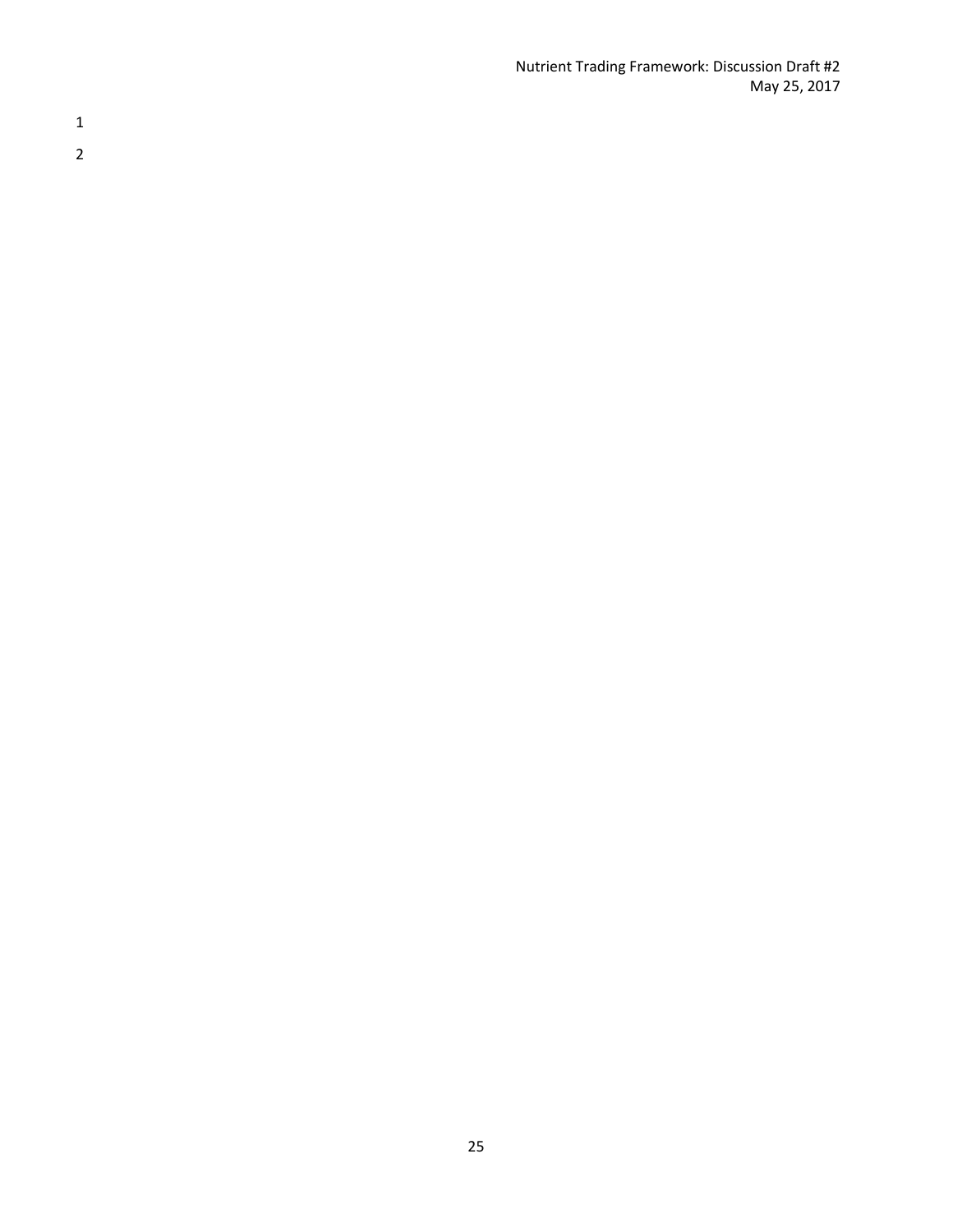# <span id="page-26-0"></span>Chapter 6: Refining North Carolina's Nutrient Trading and Joint Compliance

## Options

## <span id="page-26-1"></span>6.1 Opportunities for Refinement

- The development of this trading framework has entailed a review of relevant authorities and guidance
- including the Clean Water Act, EPA's trading policy and other federal guidance documents, North Carolina
- statutes and regulations implemented over a 20-year time horizon, and many trading references developed
- by other jurisdictions, academics, and professional organizations. Even at this draft stage, it has also elicited
- and incorporated perspectives from the regulated community.
- North Carolina arguably provides more flexibility in its trading framework than any other state, at least in
- terms of potential trading options and active trading markets. However, there are many potential areas for
- refinement and improvement. We anticipate that implementation of existing development rules will drive a
- set of refinements in the foreseeable future. Similarly, in the coming years there will be many opportunities
- to incorporate improvements to the trading-related provisions of North Carolina's nutrient strategy rules.
- As described in the introduction, DWR is presently working with the EMC and stakeholders to readopt the
- nutrient offset rule and the Neuse and Tar-Pamlico nutrient strategies. Several adjustments have been
- proposed in the nutrient offset rule, including codification of existing policies and amendments designed to
- make these credits permanently available to local government and wastewater purchasers. The Neuse and
- Tar-Pamlico rules are the oldest existing nutrient strategy rules, and the rules readoption process provides an
- opportunity to update trading options in these basins to reflect advancements over the past 20 years.
- 20 In future years, the Falls and Jordan Lake strategy rules will also be subject to readoption. A strategy for High
- Rock Lake is also planned for development. Each rule adoption process provides an opportunity to update
- trading-related provisions according to developments in North Carolina and elsewhere while also potentially
- advancing new trading concepts.
- As DWR is currently engaged in the rulemaking process, there is no need to recount proposed rule changes
- 25 through this document. Once those rules are amended, this document will also be updated to reflect those
- changes. However, in the longer term, DWR staff suggests the following themes for exploration:

### <span id="page-26-2"></span>6.2 Application of the "Fair, Reasonable, and Proportionate" Standard

- The Clean Water Responsibility and Environmentally Sound Policy Act, passed in 1997, requires that "all point
- sources and nonpoint sources of pollutants jointly share the responsibility of reducing the pollutants in the
- State's waters in a fair, reasonable, and proportionate manner..." Through each of North Carolina's nutrient
- management strategies, that "fair, reasonable, and proportionate" mandate has been operationalized by
- seeking identical percentage nutrient reductions from all regulated sectors.
- North Carolina's historical approach clearly meets the standard articulated above, but the standard also
- arguably provides significant flexibility in the assignment of nutrient load reductions. Alternate approaches
- may also meet this standard while accounting for other considerations like population, projected compliance
- costs, extent of prior reduction actions by a sector, access to financial capital, and efficacy of various nutrient
- strategy rules, just to name a few.
- One of the key factors in designing a functional trading framework is the initial allocation of regulatory
- obligations among parties or sectors. More reliable economic information regarding compliance costs is
- becoming available for use in developing a regulatory framework.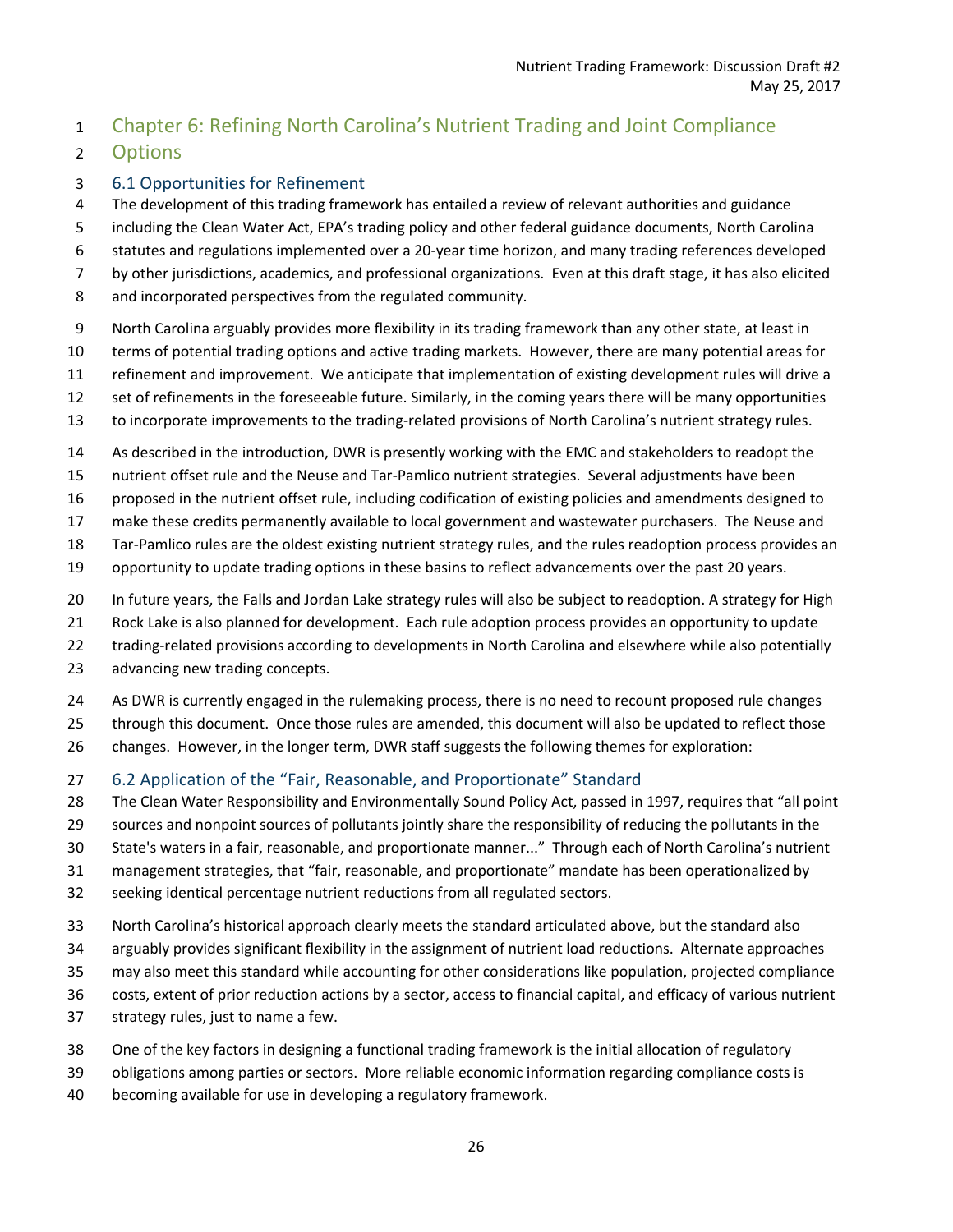- When new nutrient management strategies are proposed and existing strategies are studied in preparation
- for amendment and readoption, the relationship between the initial assignment of regulatory obligations and
- their influence on a trading market merits a closer look. Generally, relative inequity in compliance costs and a
- market with low transaction costs are precursors to a high-volume trading approach. On the other hand,
- relative financial equity among parties may preclude the need for trading altogether.

#### <span id="page-27-0"></span>6.3 Transaction Costs

- If nutrient credit trading volumes increase significantly, minimizing transaction costs and maximizing the
- efficiency of the nutrient credit trading market will become more challenging given state agency resource
- limitations. Various transaction costs will be borne by regulatory agencies as well as entities engaging in
- trade. If transaction costs are too high, they can drive a wedge in the market, reducing its overall efficiency
- and potential trading volume. Legislative authorization would be required for the state to increase staff,
- directly invest in an online trading registry, or authorize user or transaction fees. Some of these approaches
- to supporting nutrient trading infrastructure may ultimately be desirable depending on how much the
- nutrient credit market develops.

#### <span id="page-27-1"></span>6.4 Hotspots

- A concern about nutrient trading is that is has the potential to allow concentrated nutrient pollution in
- smaller areas, potentially resulting in new localized impairments. Nutrient wastewater rules allow for permit
- modifications if discharges are creating localized water quality issues. However, this issue is not fully
- addressed in relation to nonpoint sources or trading, and it may become exacerbated if credit trading volume
- increases significantly. Amendments to rules and/or policies related to credit generation and trading might
- help alleviate these concerns and provide regulatory certainty for credit market participants. One potential
- 22 approach might include limits on buying or selling nutrient credits if a localized impairment develops.
- Regulatory incentives might also be considered for providers that agree to monitor downstream reaches
- within their project's vicinity, providing DWR with additional information regarding nutrient strategy
- performance.

### <span id="page-27-2"></span>6.5 Agriculture Regulations

- 27 In many nutrient trading frameworks nationwide, agricultural nutrient reduction practices are regarded as
- the most cost-effective source of nutrient offset credits. However, due to the current structure of North
- Carolina's agriculture regulations, agricultural producers are largely unable to participate in the credit trading
- market. Yet trading does allow for credits to be earned from agricultural land by other regulated sectors due
- to the transfer of property rights, potentially impacting the agriculture sector's ability to meet its own
- nutrient strategy goals as a group.
- North Carolina's agricultural nutrient regulations are unique in their structure in comparison to other
- jurisdictions nationally. In many places agriculture regulations do not exist and in others alternate regulatory
- approaches are in place that require producers to meet certain minimum stewardship expectations before
- additional practices are eligible to generate credit. Such alternative structures may prove beneficial if they
- can achieve similar or better nutrient reductions from agriculture land, incur a similar or lesser regulatory
- burden, and facilitate participation in the trading market by producers where financially advantageous.

### <span id="page-27-3"></span>6.6 Permanent and Temporary Credit Trading Options

- North Carolina's nutrient offset market primarily functions to provide lower cost options for developers to
- meet their obligations under new development rules. Development is effectively permanent on the scales
- considered for nutrient offset purposes, and the agricultural buffer practice presently generating most offset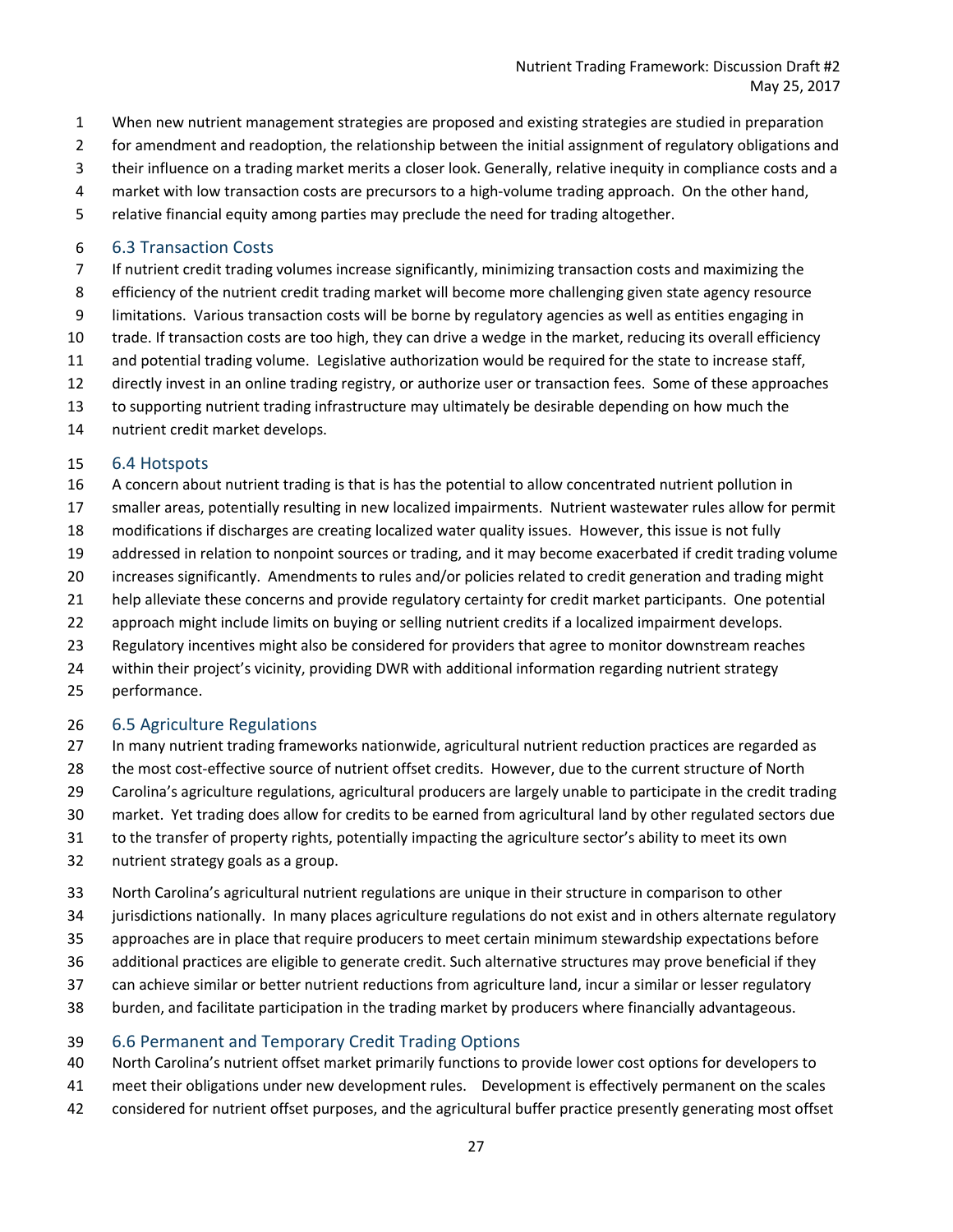- credits is permanent in nature. However, the current nutrient offset rule provides "temporary" 30-year
- credits. Permanent credits would be more appropriate for offsetting development impacts. Permanent
- credits are also likely to provide additional value for local governments implementing existing development
- rules and for wastewater facilities, who would be able to rely on them for long-term planning.
- At the same time, a more efficient market for generating, trading, and retiring temporary credits with shorter
- durations than 30 years may also be desirable. Short-term temporary credits would be most appropriate for
- nutrient reduction projects where significant maintenance obligations are required to sustain the project's
- nutrient reductions. Upon expiration, credits could be renewed upon demonstration that project
- maintenance obligations continue to be met.
- Short-term temporary credits may be particularly helpful in addressing existing development rule
- compliance, and they may also be helpful in a wastewater compliance context. A key challenge anticipated
- with implementing short-term temporary credits may be the administrative infrastructure required to
- manage the volume of reviews, approvals and oversight that could result. An option contemplated would be
- to decentralize responsibilities to local governments. The decentralization of short-term temporary offset
- credit approval may help foster its implementation, adding to the supply of credits available overall. In turn,
- a short-term temporary crediting option may also incentivize new market participants otherwise unwilling to
- commit their properties to permanent restoration projects.

#### <span id="page-28-0"></span>6.7 Delivery and Transport Factors

- North Carolina's nutrient strategy watersheds each take a different approach with respect to the application
- of delivery and transport factors. In many cases these figures are either not utilized or are based on coarse or
- dated modeling information. As a coarse control on delivery differences, trading is statutorily limited to
- areas of 8-digit HUCs or smaller, where development impacts or end-of-pipe discharges can be roughly
- equated with nutrient offset credits generated in the same area.
- Adoption of scientifically defensible delivery or transport factors where they are not currently in use
- potentially provides significant benefits. First, it provides the more accurate estimates of relative impacts
- and improvements to the water body being restored. Conversely stated, it reduces one type of uncertainty
- associated with credit trades. Beyond credit trading, these figures provide a tool to evaluate how various
- TMDLs or TMDL alternatives are being met.
- Delivery factors may also serve as a tool to make more cost-effective credits available to regulated parties.
- Relative delivery differences, even within an 8-digit HUC, could provide significant savings. Further, such
- savings might be magnified in North Carolina's estuarine strategies if delivery factors were implemented in
- place of the existing 8-digit HUC trading limitation found in statute and rule. As delivery factors are
- developed or refined, further analyses can identify and potentially mitigate any potential impacts to
- regulated parties associated with their introduction.

### <span id="page-28-1"></span>6.8 Practice Crediting

- The Division of Water Resources has made considerable efforts in recent years to credit a variety of nutrient
- reduction practices, and will continue these efforts going forward. The driver to expand the nutrient
- reduction "toolbox" has been existing development rules in the Falls Lake and Jordan Lake watersheds.
- However, these practices may also support nutrient offset credits. To the greatest extent possible, the
- Division intends to credit a full complement of nutrient reduction practices to provide cost-effective flexibility
- for regulated parties.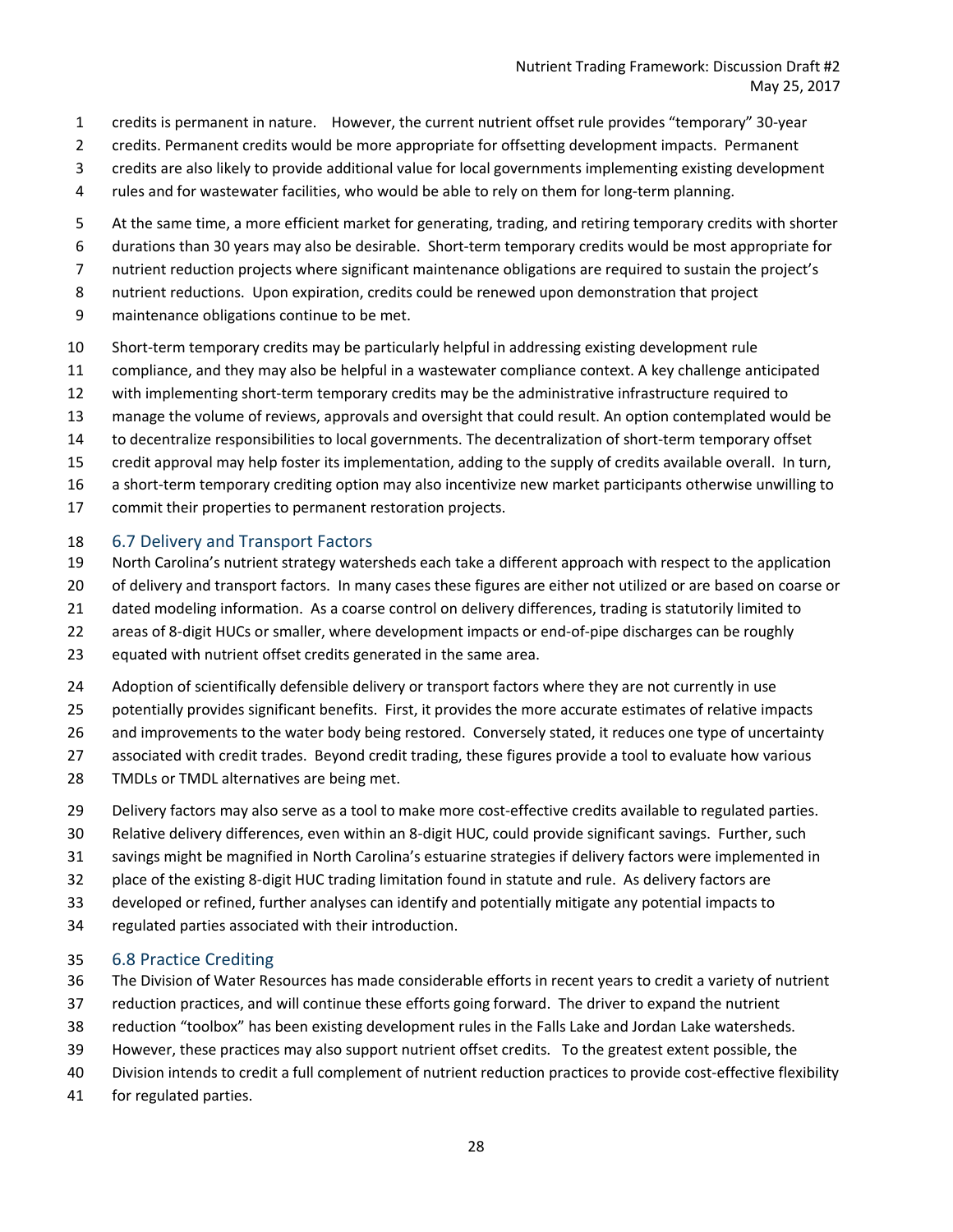- While new practice crediting methods are being developed, other existing practices are due to be revisited.
- The agricultural buffer restoration practice is a prime example. This crediting method has been in place since
- 1998 and it underpins nearly all nutrient offset credits created statewide. The credit value assigned to this
- practice for regulatory purposes substantially exceeds those provided based on more recent scientific
- literature estimates.

#### <span id="page-29-0"></span>6.9 Role of Water and Sewer Authorities in Joint Compliance

- Where existing development rules are in place, the jurisdictional compliance approach affords substantial
- flexibility for local governments with wastewater treatment facilities to overtreat wastewater to assist with
- existing development compliance. However, wastewater plants operated by water and sewer authorities
- share many similar features but are not explicitly authorized to participate in a jurisdictional compliance
- arrangement even if they serve the residents of a locality. Because major water and sewer authorities exist
- in both the Falls Lake and Jordan Lake watersheds, their role in supporting joint compliance deserves
- additional consideration.

### <span id="page-29-1"></span>6.10 Role of Payments

- G.S. 143-214.26 and 15A NCAC 02B .0240 both contain multiple references to the term "payment" to
- describe the acquisition of nutrient offset credits. In many cases, the term is modified by words like
- "optional" or the permissive "may." Such language is potentially limiting to entities like wastewater
- treatment facilities or developers seeking to generate and then directly use nutrient offset credits for rule
- compliance purposes. In such cases, credit might be generated or acquired, but a "payment" would not
- occur. On the other hand, such language might be read to limit permittee-responsible offsets in favor of the
- private market. This subject deserves further consideration.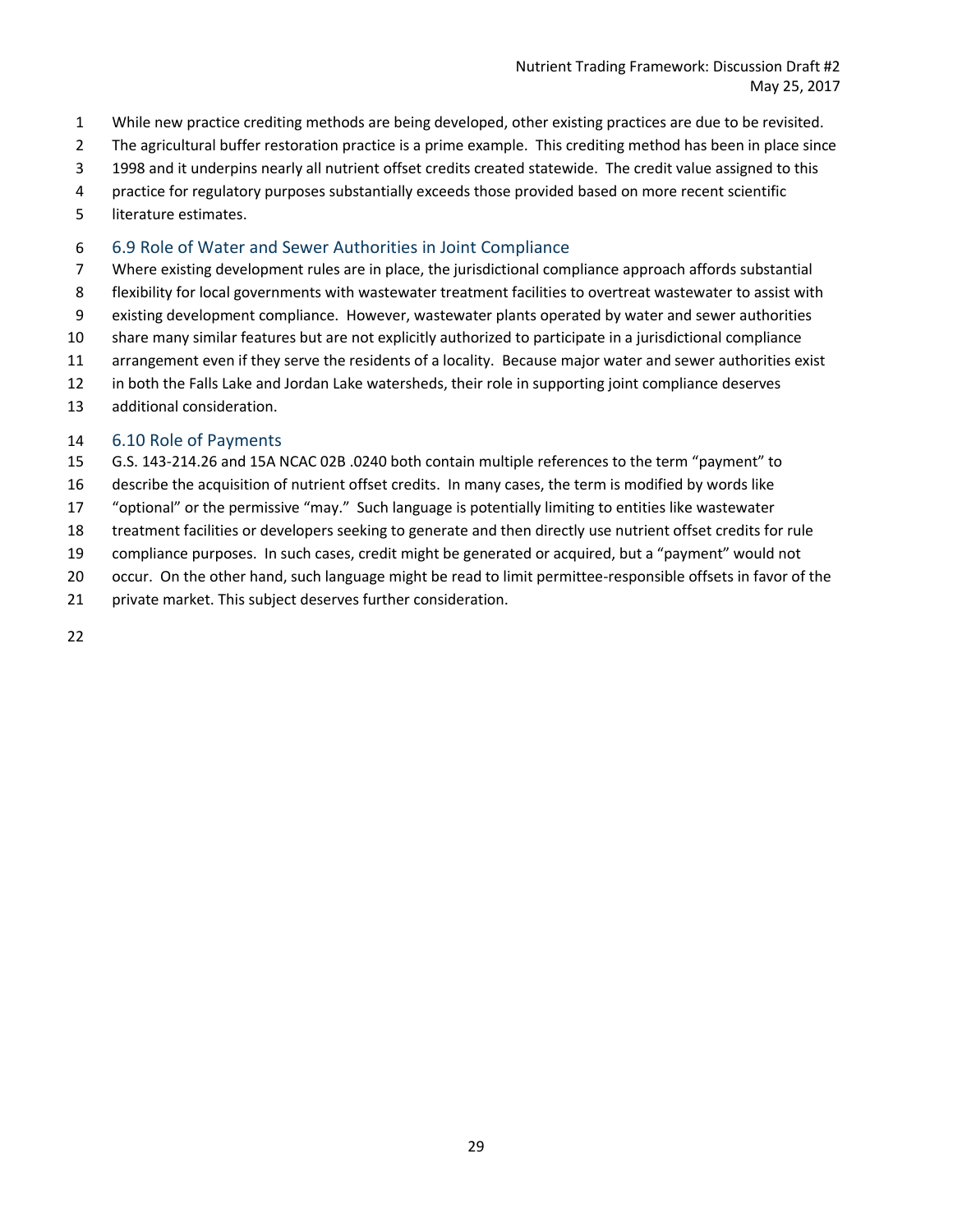# <span id="page-30-0"></span>Glossary

- **"Allocation"** means the mass quantity, as of nitrogen or phosphorus that a discharger, group of dischargers,
- or other source is potentially allowed to release into surface waters. Allocations may be expressed as
- delivered or discharge quantities. Possession of allocation does not authorize the discharge of nutrients but is
- prerequisite to such authorization in an NPDES permit.
- "**Allocation trading**" is the exchange of nutrient allocation between NPDES-permitted facilities through
- permit modifications.
- "**Bubble**" is an informal term referring to the combined nutrient reduction requirements that must be met
- when an entity (or entities) utilizes a joint compliance approach.
- "**Bubble Permit**" is an informal term referencing the permit of a compliance association. This permit allows
- for joint compliance among association members, precluding individual enforcement regarding nutrient
- parameters so long as the association is meeting its total permitted nutrient limit.
- **"Bundled credit"** means a credit that account for all of the services provided by a particular ecosystem.
- Bundled credits include wetland, stream, and buffer credits.
- **"Domain"** A topical area of regulation under North Carolina's nutrient strategy rules. For any given nutrient
- strategy, a domain is a single rule within that nutrient strategy. Regulatory domains include wastewater,
- agriculture, new development stormwater, state and federal stormwater, existing development, and buffers.
- **"DMS"** means the N.C. Division of Mitigation Services
- **"Credit Trading"** is the exchange of nutrient offset credits between entities or between the regulated
- domains of a single entity.
- **"Compliance credit"** refers to credits generated by a single regulated entity for compliance under a single
- 22 rule domain. Methods for compliance credit accounting are provided within individual domain rules and
- associated guidance.

- **"Delivery Factor"** is the percentage estimate of nutrient loading that reaches the water body subject to a
- TMDL or TMDL alternative. The term is typically used in a nonpoint source context, including for new
- development load reduction requirements and for the generation and acquisition of nutrient offset credits.
- and can be assigned to individual facilities based on the location of their discharge points.
- **"Double Counting"** occurs when one of the credit types being stacked is designed to mitigate impact to a full ecosystem, requiring a bundle of services. Any other credit type stacked with such a bundle will likely overlap
- with one of the services that is included in the bundle. If so, the result is two separate impacts and only one
- 31 offsetting activity, leading to a net loss of ecosystem services.<sup>42</sup>
- **"Group Compliance"** refers to rule provisions that allow multiple entities to band together to collectively
- meet nutrient reduction requirements. Group compliance options exist in rule for wastewater dischargers
- and local governments under existing development rules. Group compliance is a type of joint compliance.
- **"Joint Compliance"** refers to a voluntary strategy where regulated entities choose to merge distinct nutrient
- reduction requirements to create a larger compliance bubble.

<sup>&</sup>lt;sup>42</sup>David Cooley and Olander, Lydia. Stacking Ecosystem Services Payments: Risks and Solutions. September 2011.